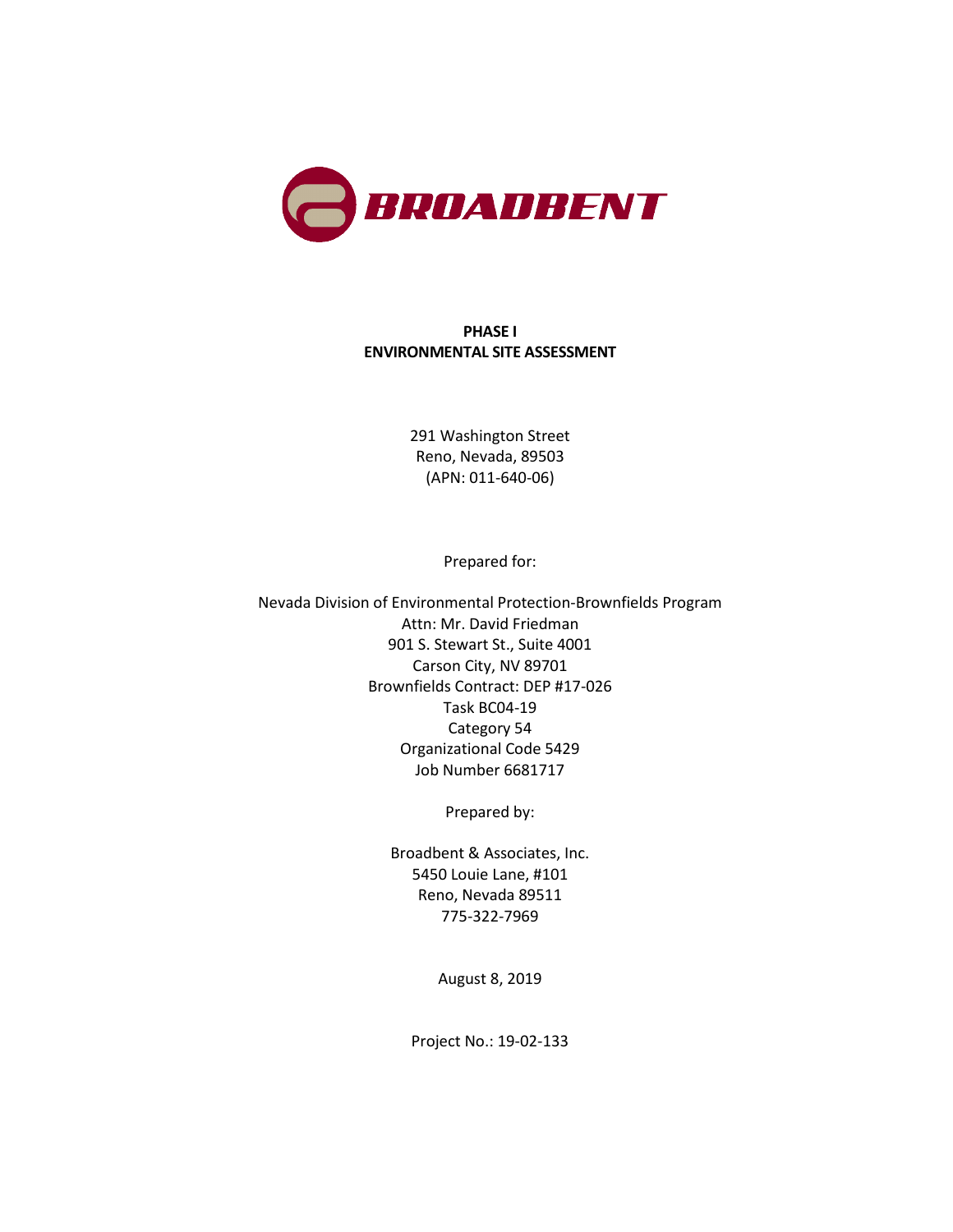

August 8, 2019 Project No: 19-02-133 Task BC04-19 Job Number 6681717

Nevada Division of Environmental Protection-Brownfields Program 901 S. Stewart St., Suite 4001 Carson City, NV 89701

Attn: Mr. David Friedman

RE: Phase I Environmental Site Assessment, 291 Washington St., (APN: 011-640-06) Reno, Nevada 89503.

Dear Mr. Friedman:

Attached is the report titled *Phase I Environmental Site Assessment,* 291 Washington St., (APN: 011-640-06), Reno, Nevada 89503. This report includes a description of activities performed and results obtained from the investigation.

Should you have questions regarding the work performed or results obtained, please do not hesitate to contact us.

Sincerely,

BROADBENT & ASSOCIATES, INC.

Brandon Reiff, PG, CEM #2300 (exp. 3/23/20) Senior Geologist

Enclosure: Phase I Environmental Site Assessment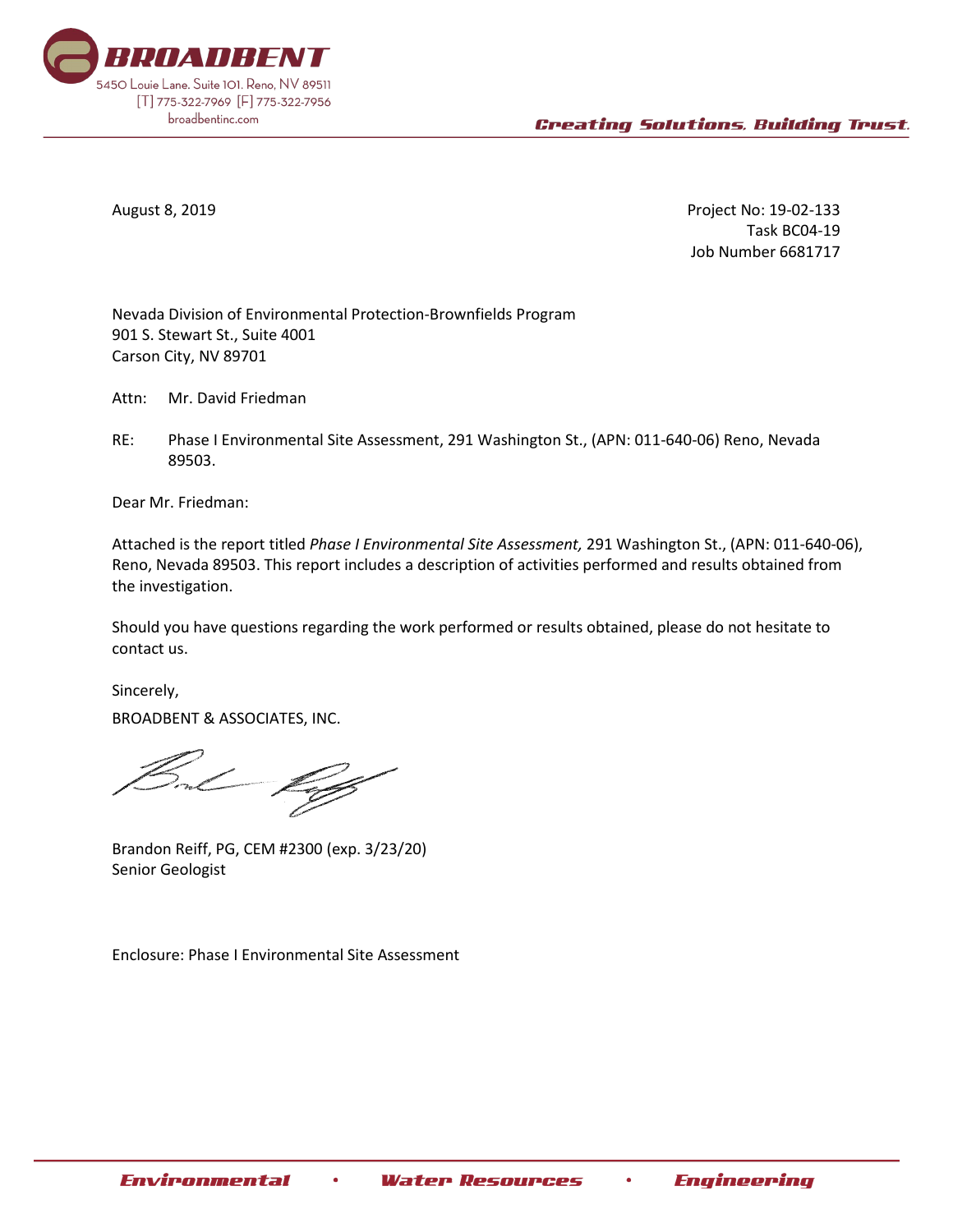# **Table of Contents**

| Section 1: |                                                                            |
|------------|----------------------------------------------------------------------------|
|            | 1.1                                                                        |
|            | 1.2                                                                        |
|            | 1.3                                                                        |
|            | 1.4                                                                        |
|            | 1.5                                                                        |
|            | 1.6                                                                        |
| Section 2: |                                                                            |
|            | 2.1                                                                        |
|            | 2.2                                                                        |
|            | 2.3                                                                        |
|            | 2.4                                                                        |
| Section 3: |                                                                            |
|            | Owner, Key Property Manager, or Occupant Provided Information 5<br>3.1     |
|            | Title Records, Environmental Liens or Activity and Use Limitations5<br>3.2 |
|            | 3.3                                                                        |
|            | 3.4                                                                        |
|            | 3.5                                                                        |
| Section 4: |                                                                            |
|            | 4.1                                                                        |
|            | 4.1.1                                                                      |
|            | 4.1.2                                                                      |
|            | 4.1.3                                                                      |
|            | 4.2                                                                        |
|            | 4.3                                                                        |
|            | 4.4                                                                        |
|            | 4.4.1                                                                      |
|            | 4.4.2                                                                      |
|            | 4.4.3                                                                      |
|            | 4.4.4                                                                      |
|            | 4.5                                                                        |
| Section 5: |                                                                            |
|            | 5.1                                                                        |
|            | Hazardous Substance and Unidentified Substance Containers16<br>5.2         |
|            | 5.3                                                                        |
|            | 5.4                                                                        |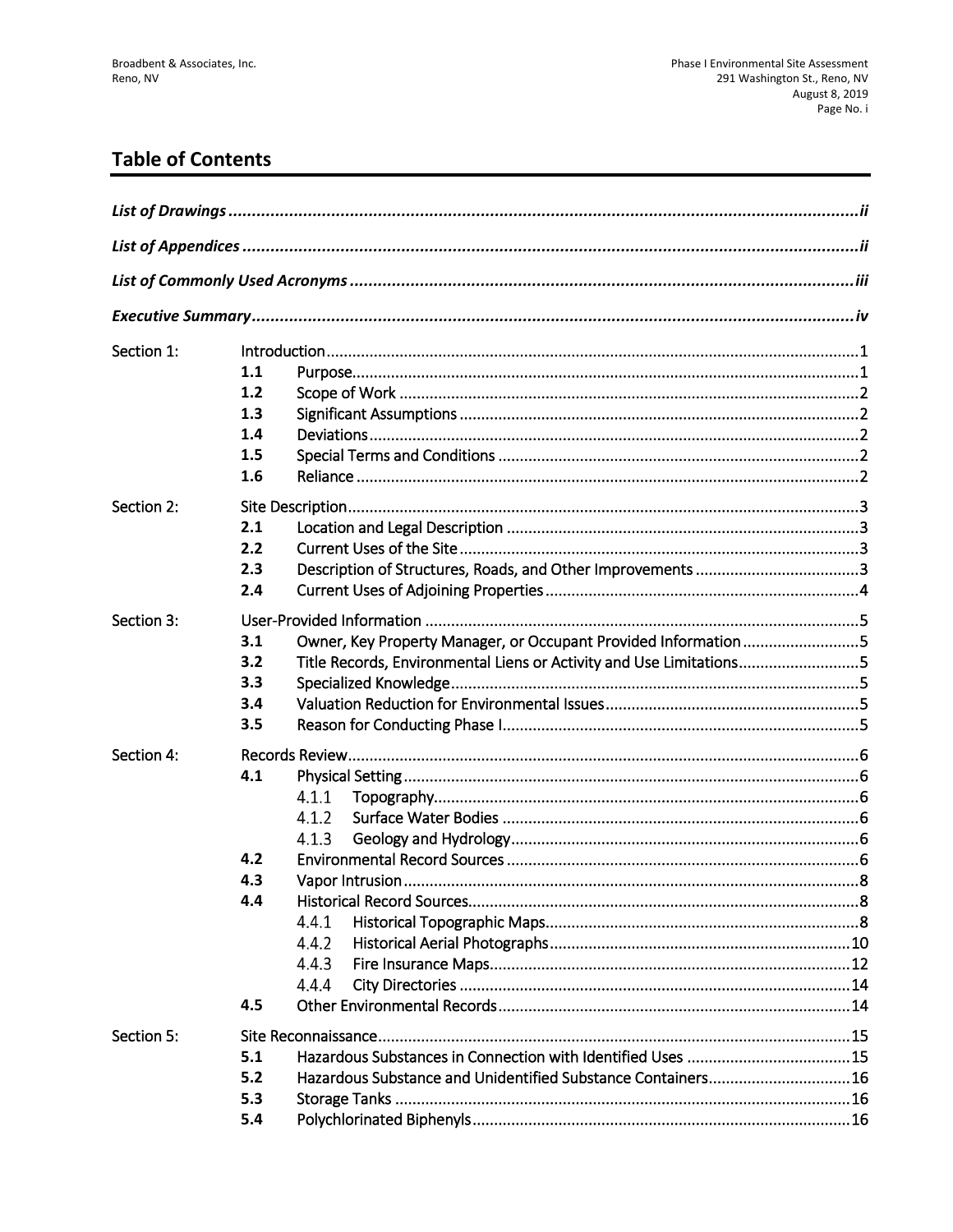|             | 5.5  |  |  |  |
|-------------|------|--|--|--|
|             | 5.6  |  |  |  |
|             | 5.7  |  |  |  |
|             | 5.8  |  |  |  |
|             | 5.9  |  |  |  |
|             | 5.10 |  |  |  |
|             | 5.11 |  |  |  |
| Section 6:  |      |  |  |  |
|             | 6.1  |  |  |  |
|             | 6.2  |  |  |  |
| Section 7:  |      |  |  |  |
| Section 8:  |      |  |  |  |
| Section 9:  |      |  |  |  |
| Section 10: |      |  |  |  |
| Section 11: |      |  |  |  |
| Section 12: |      |  |  |  |

#### **List of Drawings**

- 1 Site Location Map
- 2 Property Location Map

#### **List of Appendices**

- A Assessor's Parcel Map
- B User-Provided Information Questionnaire
- C Environmental Records Search Report
- D Historical Record Sources
- E Other Environmental Reports
- F Site Reconnaissance Photographs
- G Qualifications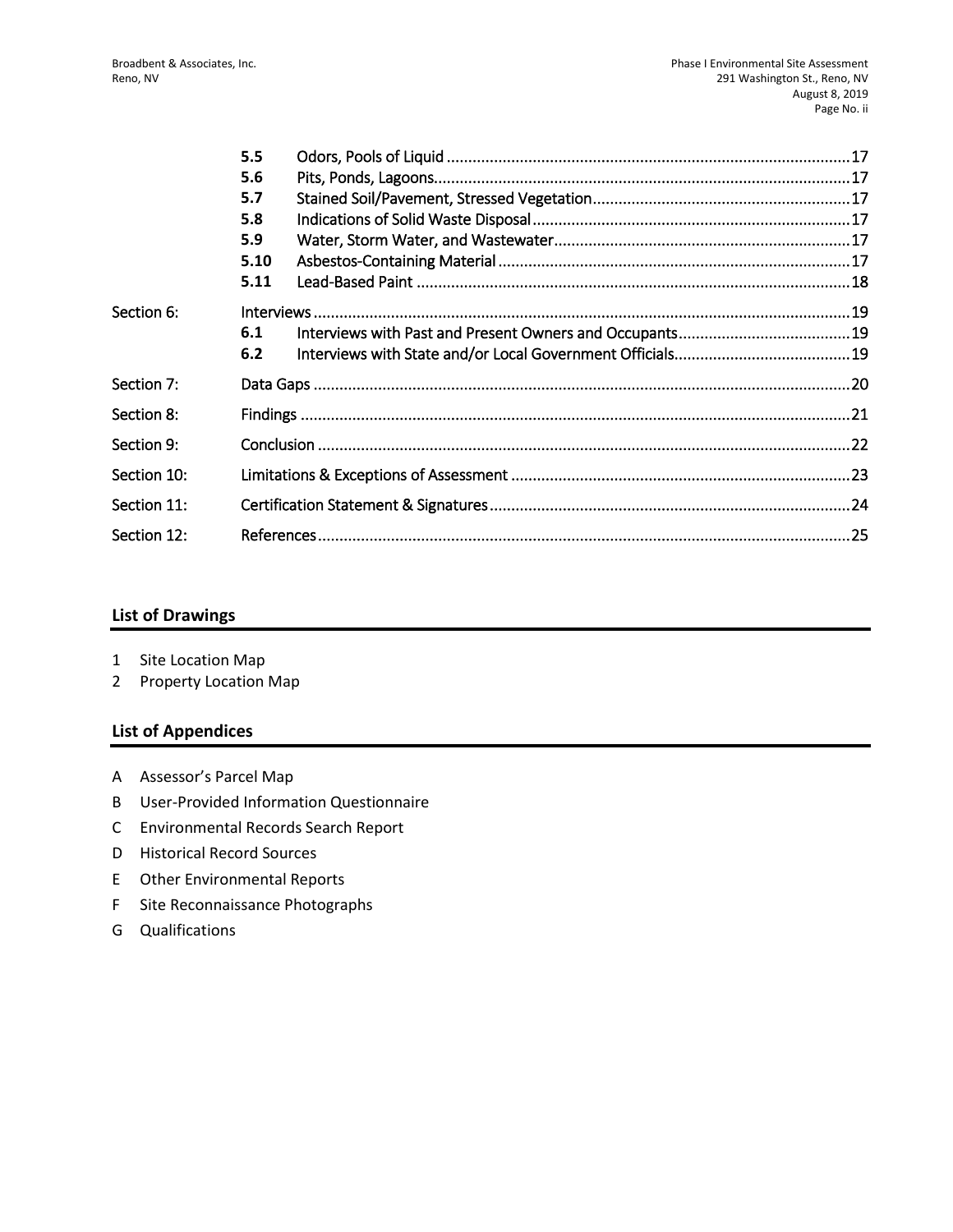#### **List of Commonly Used Acronyms**

AAI – All Appropriate Inquiries APN – Assessor's Parcel Number AST – Aboveground Storage Tank ASTM – ASTM International Broadbent – Broadbent & Associates, Inc. CDL – Clandestine Drug Laboratory CERCLA – Comprehensive Environmental Response, Compensation, and Liability Act CFR – Code of Federal Regulations CREC – Controlled Recognized Environmental Condition EDR – Environmental Data Resources EMI – Emissions Inventory Data EPA – United States Environmental Protection Agency ESA – Environmental Site Assessment FID – Facility Inventory Database FINDS – Facility Index System FIFRA – Federal Insecticide, Fungicide and Rodenticide Act HAZNET – Hazardous Waste Facility & Manifest Database HREC – Historical Recognized Environmental Condition LF – Landfill LUST – Leaking Underground Storage Tank NDEP – Nevada Division of Environmental Protection NPL – National Priorities List PCB – Polychlorinated-biphenyls ppb – Parts per billion ppm – Parts per million PVC – polyvinyl chloride RCRA – Resource Conservation & Recovery Act RCRIS – Resource Conservation & Recovery Act Information System RDA – Redevelopment Agency REC – Recognized Environmental Condition SARA – Superfund Amendments and Reauthorization Act SLIC – Spills, Leaks, and Investigation Cleanups SCS – Soil Conservation Service SWEEPS – Statewide Environmental Evaluation and Planning System SWF – Solid Waste Facility SWRCY – Solid Waste Recycler Database TSCA – Toxic Substances Control Act USDA – United States Department of Agriculture USGS – United States Geological Survey UST – Underground Storage Tank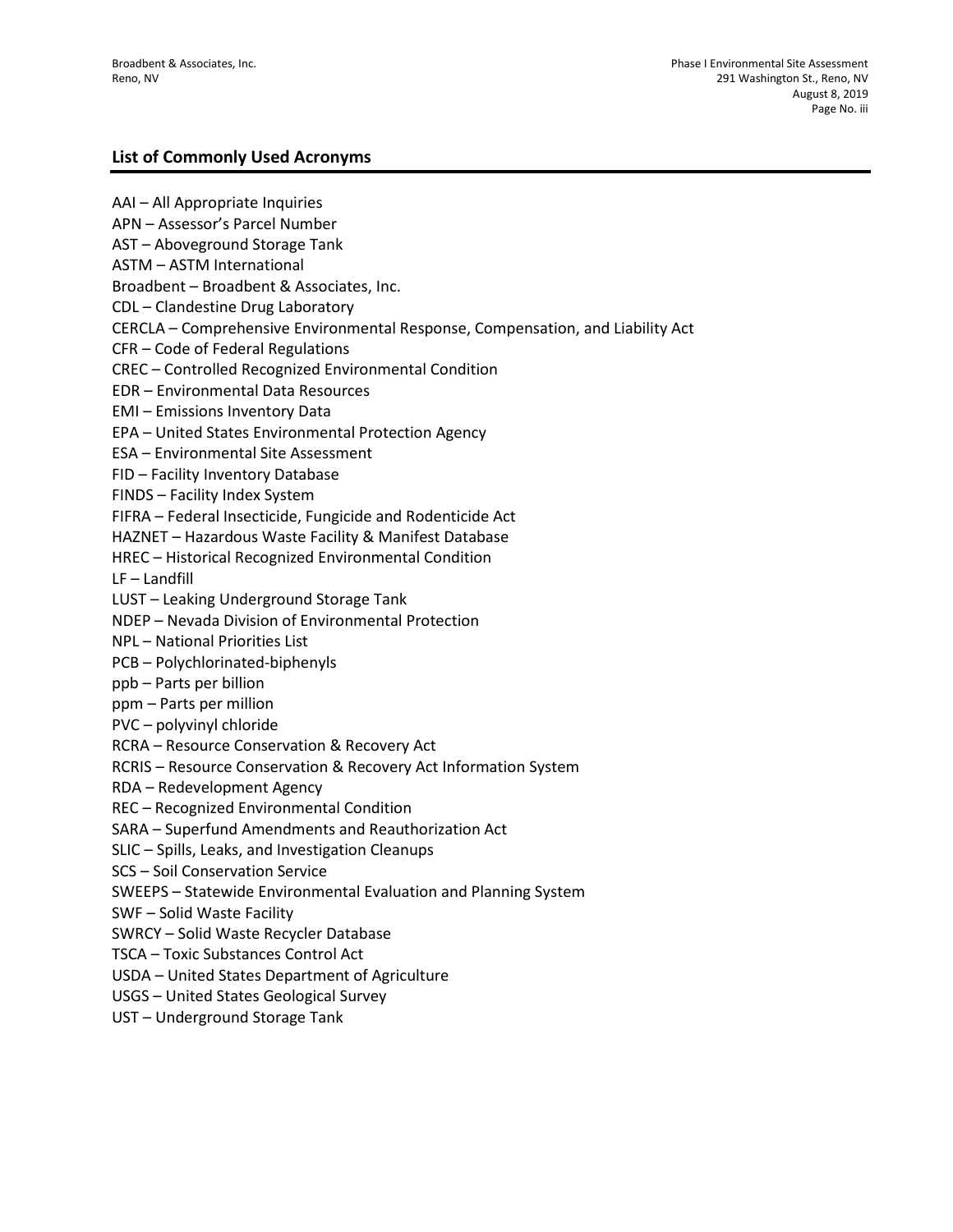#### **Executive Summary**

To assist the City of Reno with their due diligence efforts, Broadbent & Associates, Inc. (Broadbent) has conducted this Phase I Environmental Site Assessment (ESA) on the real property located at 291 Washington St. (APN 011-640-06), Reno, Nevada, 89503. This ESA was conducted in conformance with the scope and limitations of ASTM Practice E1527-13: *Standard Practice for Environmental Site Assessments – Phase I Environmental Site Assessment Process*, and the United States Environmental Protection Agency (EPA) final rule contained within Code of Federal Regulations Volume 40 Part 312 – *Standards and Practices for All Appropriate Inquiries*. Exceptions to, or deletions from, this practice are described in Section 1 of this report. Use of the referenced ASTM Process is intended to satisfy requirements for conducting "all appropriate inquiries" (AAI) under the Comprehensive Environmental Response, Compensation and Liability Act (CERCLA).

This assessment has revealed recognized environmental conditions in connection with the Property. RECs associated with asbestos containing material (ACM) and lead based paint (LBP) are identified for the Property based on the following:

- Age of the building and the potential for presence of ACMs and/or LBP;
- Unknown condition of structural materials potentially containing ACMs and/or LBP; and
- Undetermined future use of the existing structure on the Property.

For ACM, should renovation and/or demolition activities be undertaken, then it is recommended that an Asbestos Demolition/Renovation Survey be completed and that all ACM that will be impacted by the demolition and/or renovation be properly abated to comply with federal and state regulations.

For LBP, it is recommended that any area to be disturbed be checked prior to disturbance to be in compliance with Nevada lead regulation requirements.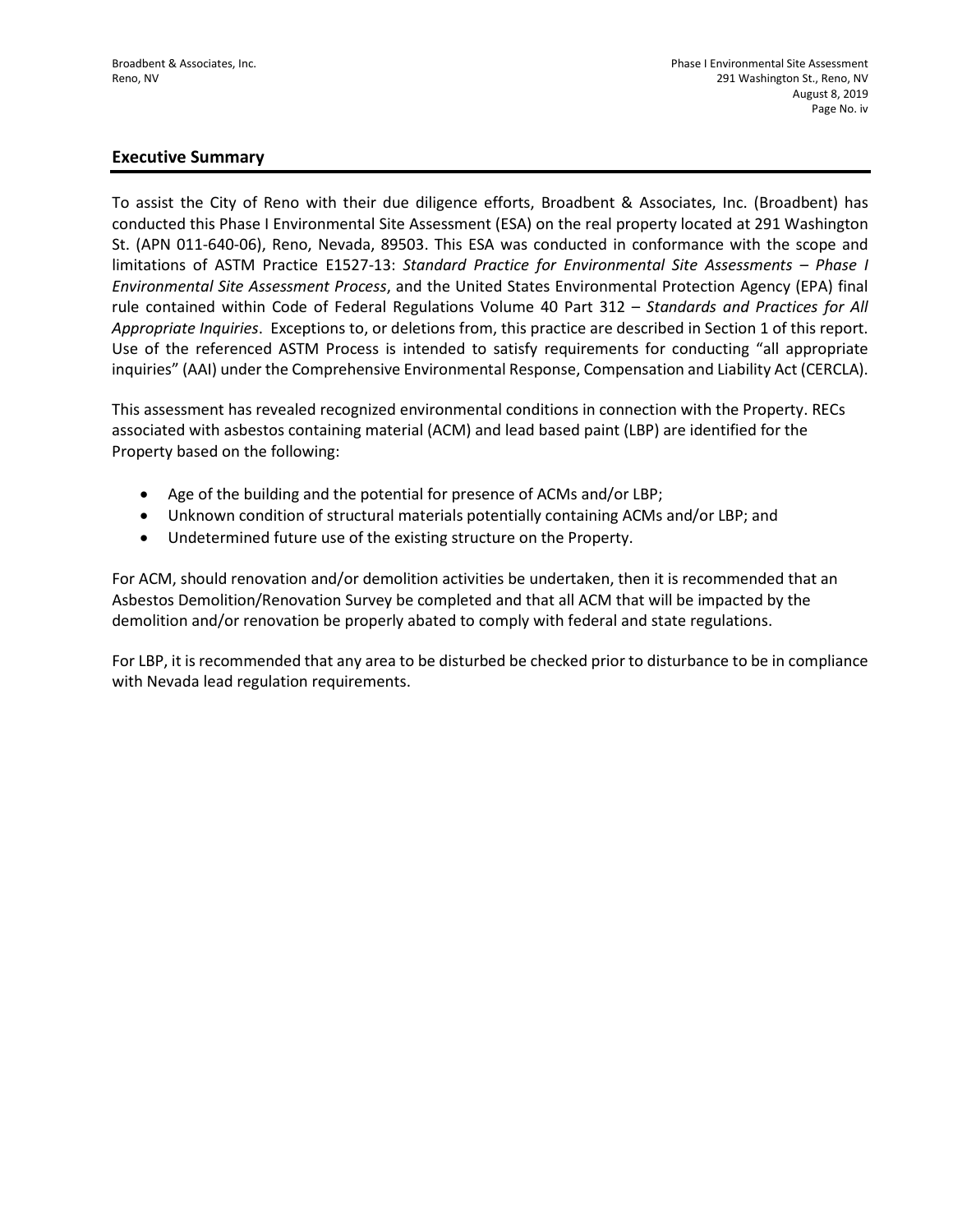## **Section 1: Introduction**

This section describes the purpose of and authorization for conducting this assessment. Also discussed are significant assumptions, deviations, special terms and conditions, and user reliance on this report.

#### **1.1** Purpose

To assist the City of Reno with their due diligence efforts relative to the site located at 291 Washington St., (APN: 011-640-06) in Reno, NV (Property), Broadbent & Associates, Inc. (Broadbent) conducted an All Appropriate Inquiry Phase I Environmental Site Assessment (ESA) consistent with the ASTM International Standard E1527-13: *Standard Practice for Environmental Site Assessments – Phase I Environmental Site Assessment Process*, and the United States Environmental Protection Agency (EPA) final rule contained within Code of Federal Regulations (CFR) Volume 40 Part 312 – *Standards and Practices for All Appropriate Inquiries*  (AAI). The purpose of this due diligence investigation is to identify recognized environmental conditions (RECs), controlled recognized environmental conditions (CRECs), historical recognized environmental conditions (HRECs), and/or *de minimis* conditions as defined below.

A REC is defined by ASTM International as:

"The presence or likely presence of any hazardous substances or petroleum products in, on, or at a property: (1) due to release to the environment; (2) under conditions indicative of a release to the environment; or (3) under conditions that pose a material threat of a future release to the environment. *De minimis* conditions are not recognized environmental conditions."

A HREC is defined by ASTM International as:

"A past release of any hazardous substances or petroleum products that has occurred in connection with the property and has been addressed to the satisfaction of the applicable regulatory authority or meeting unrestricted use criteria established by a regulatory authority, without subjecting the property to any required controls (for example, property use restrictions, activity and use limitations, institutional controls, or engineering controls)."

A CREC is defined by ASTM International as:

"A recognized environmental condition resulting from a past release of hazardous substances or petroleum products that has been addressed to the satisfaction of the applicable regulatory authority (for example, as evidenced by the issuance of a no further action letter or equivalent, or meeting riskbased criteria established by regulatory authority), with hazardous substances or petroleum products allowed to remain in place subject to the implementation of required controls (for example, property use restrictions, activity and use limitations, institutional controls, or engineering controls)."

A *De Minimis* Condition is defined by ASTM International as:

"A condition that generally does not present a threat to human health or the environment and that generally would not be the subject of an enforcement action if brought to the attention of appropriate governmental agencies. Conditions determined to be *de minimis* conditions are not recognized environmental conditions nor controlled recognized environmental conditions."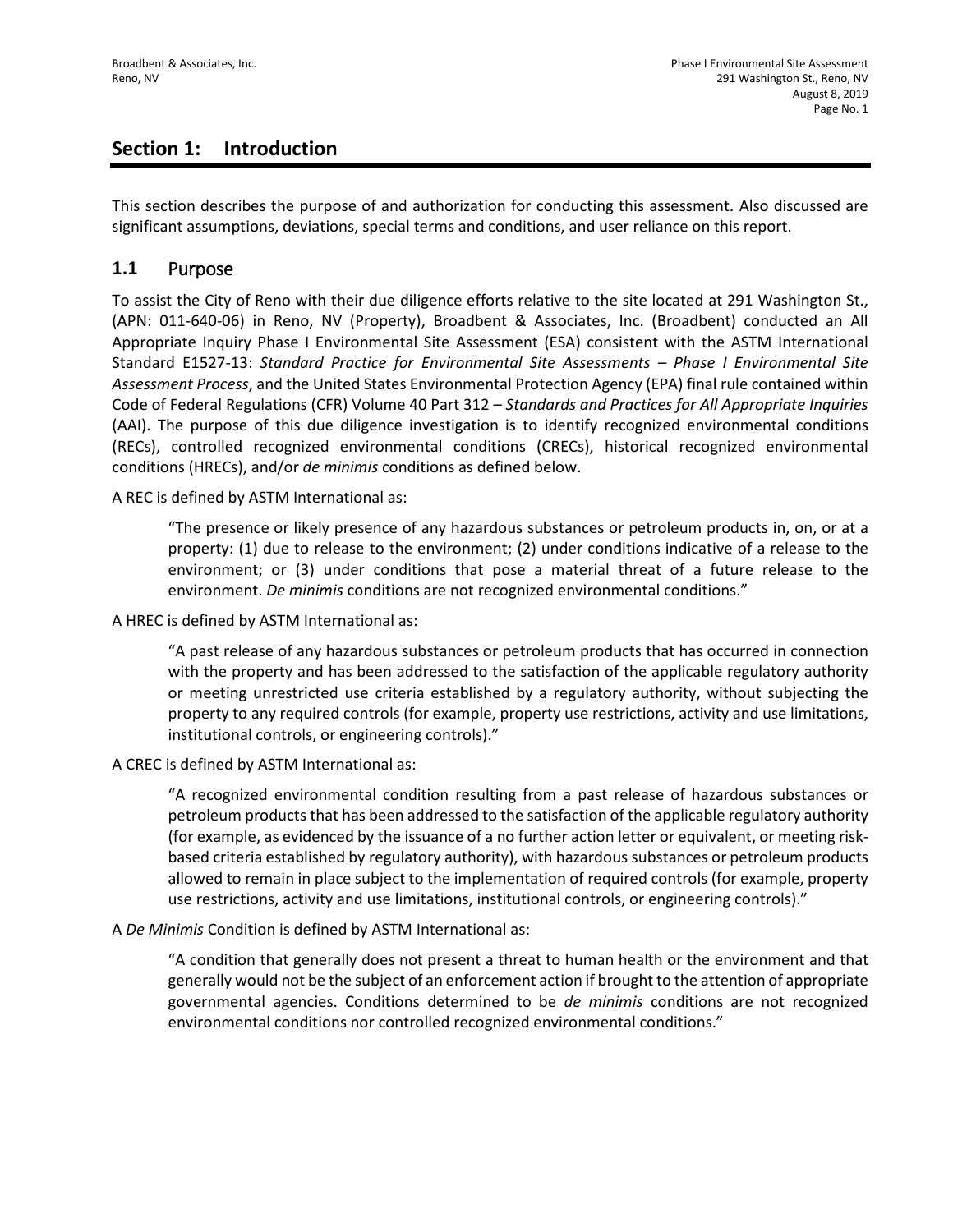## **1.2** Scope of Work

Various investigative methods were utilized to complete this ESA. Specific items accomplished include the following:

- Prepared a general site description
- Reviewed User-provided information
- Reviewed readily ascertainable environmental records
- Conducted a site reconnaissance
- Conducted interviews
- Identified data gaps (if present)
- Prepared this ESA report summarizing assessment results

#### **1.3** Significant Assumptions

Conclusions stated in this report are based upon observations made by employees of Broadbent and also upon information provided by others. It is assumed that these observations and information are accurate. However, Broadbent cannot be held responsible for the accuracy of the information provided by others. The scope of this ESA does not purport to encompass every report, record, or other form of documentation relevant to the Property being evaluated.

#### **1.4** Deviations

There were no deviations from the ASTM International standards.

#### **1.5** Special Terms and Conditions

Observations contained within this assessment are based upon Property conditions readily visible and present at the time of the site reconnaissance. These Property observations are unable to specifically identify conditions of potential mold, asbestos containing building materials, subsurface soil, groundwater, vapor, or underground storage tanks, unless specifically mentioned. This ESA does not attempt to address the unidentified past or forecast future Property conditions.

#### **1.6** Reliance

The enclosed ESA has been conducted for the exclusive use of NDEP and the City of Reno and may not be reproduced, distributed, or relied upon by others without the prior written authorization of NDEP and/or City of Reno and Broadbent. A Reliance Letter can be prepared for additional use upon request by NDEP or City of Reno.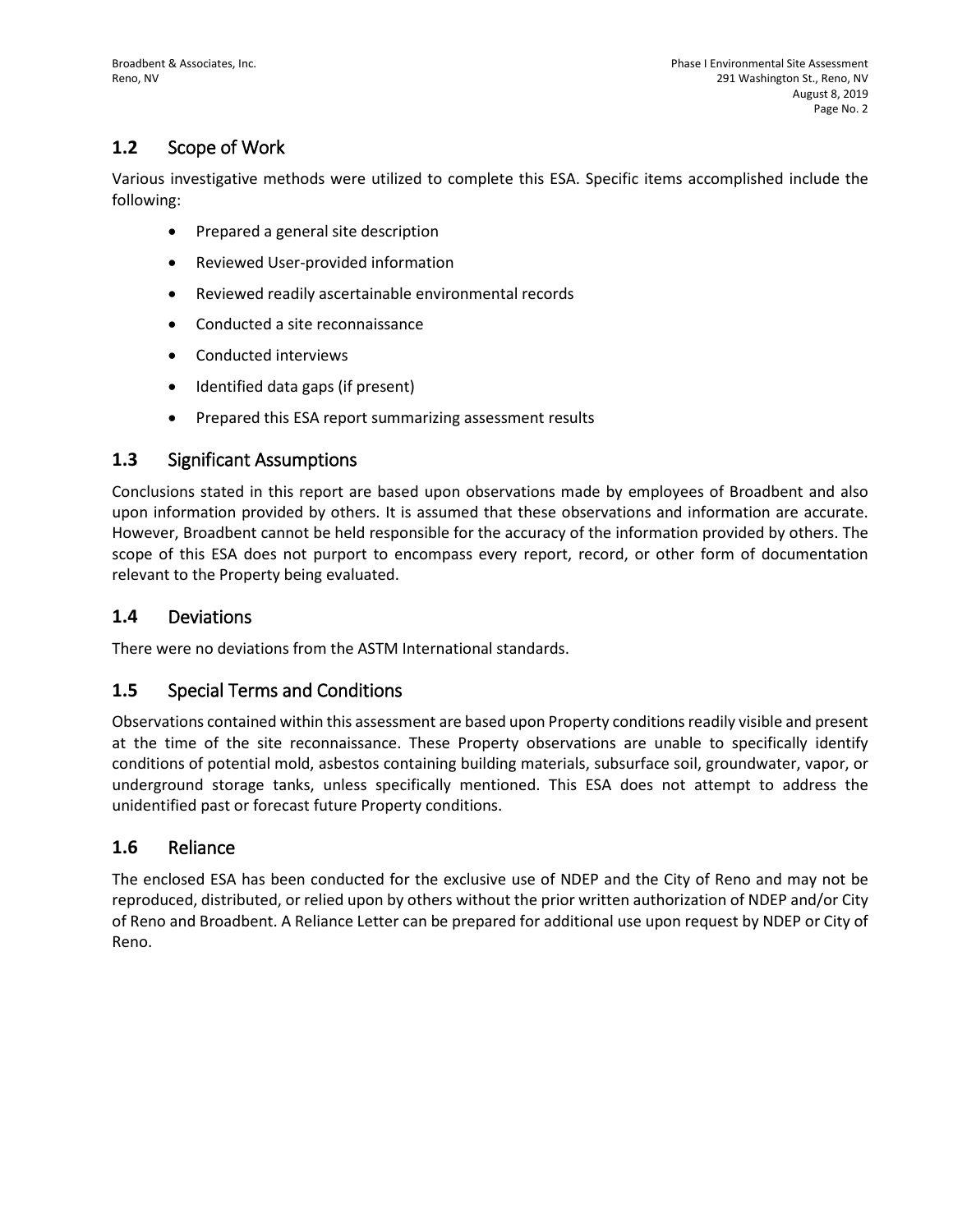## **Section 2: Site Description**

This section describes the Property with its location and legal description, general vicinity characteristics, current uses, description of on-site improvements, and current uses of adjoining properties.

#### **2.1** Location and Legal Description

The Property is located within the incorporated limits of Reno, NV. The Property's current physical address is 291 Washington St., Reno, NV. The Property consists of one parcel assigned Washoe County Assessor's Parcel Number 011-640-06. A copy of the Washoe County Assessor's Parcel Map for the Property is provided in Appendix A.

Approximate latitude and longitude coordinates for the center of the Property are 39.5263640 North, - 119.8232430 West NAD83. The Property is located within the northwest ¼ of southwest ¼ of Section 11, Township 19 North, Range 19 East, relative to the Mount Diablo Baseline and Meridian. The Property is covered by the United States Geological Survey (USGS) 6723545 Reno, NV 7.5-minute quadrangle topographic map. A Site Location and Property Location Map are provided as Figures 1 and 2, respectively.

#### **2.2** Current Uses of the Site

The Property is developed with an auto service repair garage. No RECs, CRECs, and/or HRECs were noted relative to the Property based on review of current uses of the Property.

#### **2.3** Description of Structures, Roads, and Other Improvements

The Property is currently developed with an auto service repair garage occupied by Pro-Tech Automotive. The building consists of a 5,688 sq. ft. wood and steel frame constructed auto repair garage built in 1937.

RECs associated with asbestos containing material (ACM) and lead based paint (LBP) are identified for the Property based on the following:

- Age of the building and the potential for presence of ACMs and/or LBP;
- Unknown condition of structural materials potentially containing ACMs and/or LBP; and
- Undetermined future use of the existing structure on the Property.

Regarding ACMs for the building, there is the potential for cement/concrete, pipe insulation, drywall office walls, floor tiles/sheeting, etc. There is the potential ACM exists based on the age of the building construction.

Additional Property information is provided in the table below.

| Size of Property (approximate)              | According to the Washoe County Assessor, the approximate size of parcel<br>011-640-06 is 0.42 acres. |
|---------------------------------------------|------------------------------------------------------------------------------------------------------|
| <b>General Topography of Property</b>       | The Property has a gradual downward slope to the southeast.                                          |
| <b>Adjoining and/or Access/Egress Roads</b> | The Property is accessible by entrances/exits on the east side of the<br>Property via Washington St. |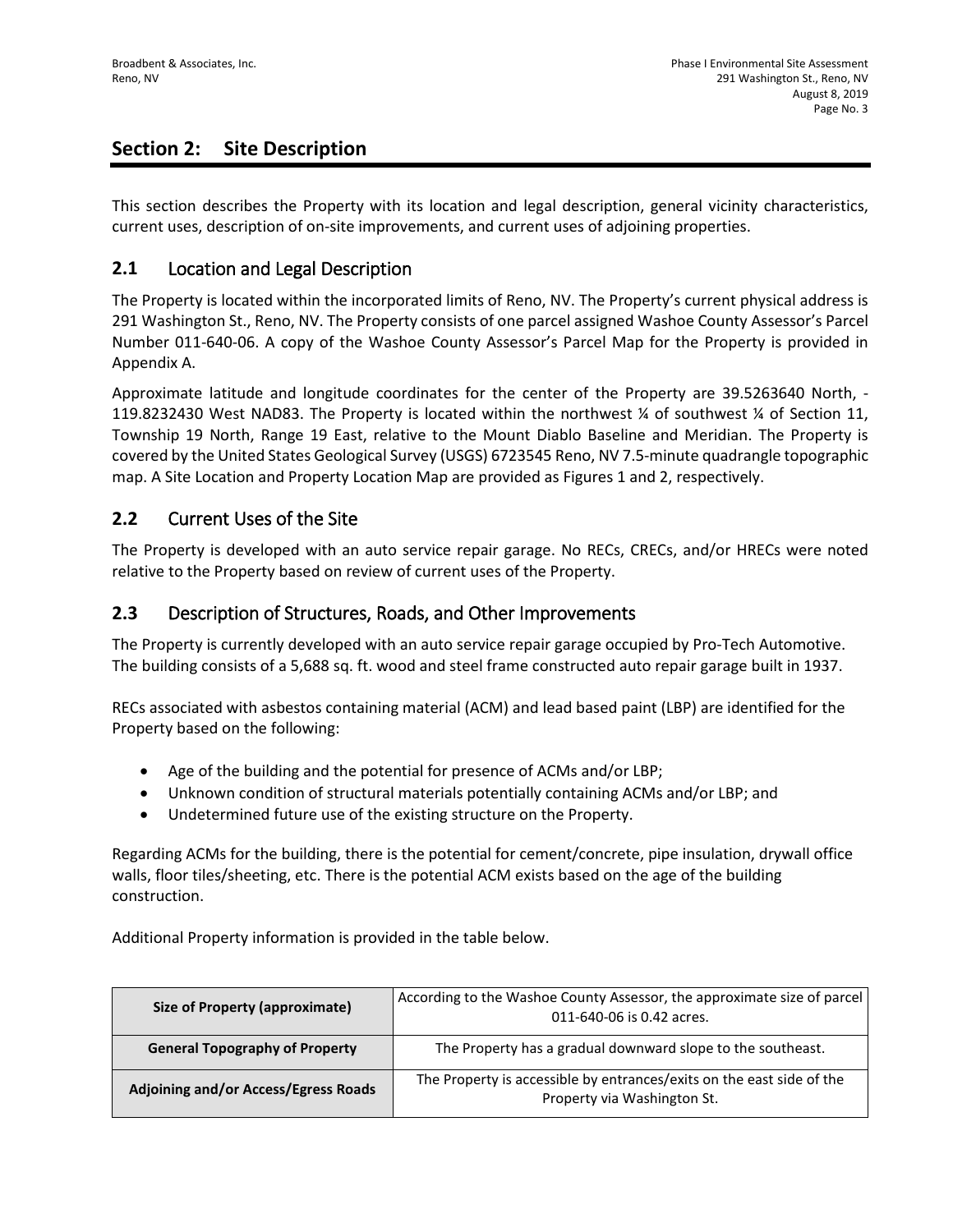| <b>Paved or Concrete Areas (including</b><br>parking) | The Property has concrete paved lot east of the building and a concrete<br>paved auto garage. A few concrete pads are behind the building (west). |
|-------------------------------------------------------|---------------------------------------------------------------------------------------------------------------------------------------------------|
| <b>Unimproved Areas</b>                               | There are no known unimproved areas.                                                                                                              |
| <b>Landscaped Areas</b>                               | No landscaped areas were observed on the Property.                                                                                                |
| <b>Surface Water</b>                                  | At its closest point the Truckee River is approximately 0.25 miles southeast<br>of the Property.                                                  |
| <b>Potable Water Source</b>                           | Truckee Meadows Water Authority                                                                                                                   |
| <b>Sanitary Sewer Utility</b>                         | Washoe County                                                                                                                                     |
| <b>Storm Sewer Utility</b>                            | <b>Washoe County</b>                                                                                                                              |
| <b>Electrical Utility</b>                             | NV Energy                                                                                                                                         |
| <b>Natural Gas Utility</b>                            | <b>NV Energy</b>                                                                                                                                  |

RECs associated with asbestos containing material (ACM) and lead based paint (LBP) are identified for the Property based on the following:

- Age of the building and the potential for presence of ACMs and/or LBP;
- Unknown condition of structural materials potentially containing ACMs and/or LBP; and
- Undetermined future use of the existing structure on the Property.

## **2.4** Current Uses of Adjoining Properties

Adjoining properties are used for various purposes. Uses of adjoining properties at the time of this investigation are the following:

| <b>Direction</b> | <b>Address</b>     | <b>Use &amp; Occupant</b>        |                     |
|------------------|--------------------|----------------------------------|---------------------|
| North            | N/A                | <b>Union Pacific Railroad</b>    | <b>None</b>         |
|                  | 265 Washington St. | <b>Homeless Overflow Shelter</b> | APN: 011-640-07     |
| South            | N/A                | Alleyway                         | Public thoroughfare |
|                  | 245 Washington St. | Vacant Warehouse                 | APN: 011-015-01     |
| West             | 260 Winter St.     | <b>Storage Warehouses</b>        | APN: 011-640-05     |
| East             | N/A                | Washington St.                   | Public thoroughfare |
|                  | 0 Washington St.   | Vacant Industrial Lot            | APN: 011-640-08     |

No RECs, CRECs, and/or HRECs were identified relative to the Property based on review of current uses of adjoining properties.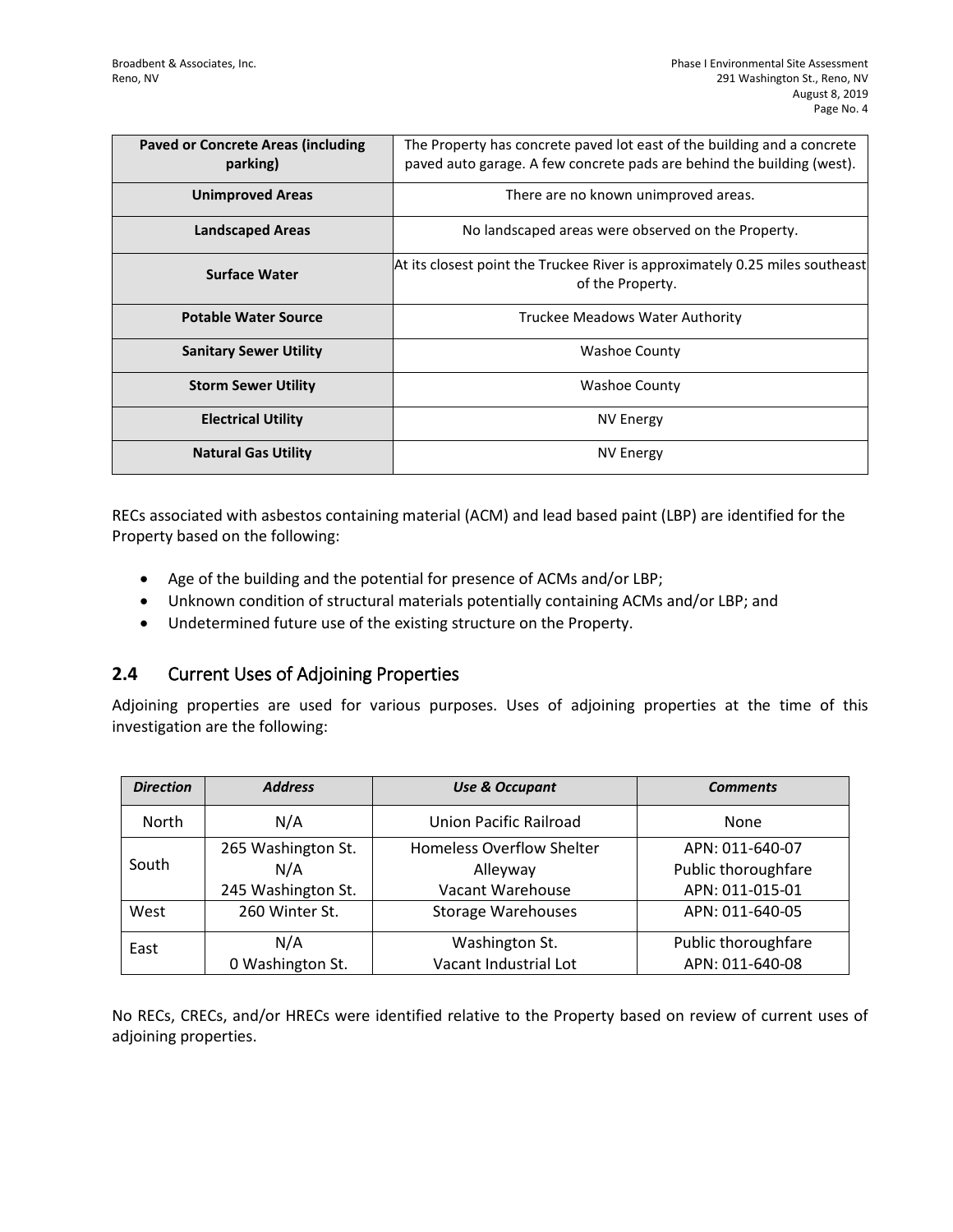## **Section 3: User-Provided Information**

The purpose of this section is to detail User-provided information used to help identify the possibility of RECs in connection with the Property. A User Questionnaire was provided to the User to assist them in compiling pertinent information. User-provided information is summarized below and included in Appendix B.

## **3.1** Owner, Key Property Manager, or Occupant Provided Information

According to Washoe County Assessor Data, the Property is owned by the City of Reno. The Property is currently an auto repair garage occupied by Pro-Tech Automotive.

## **3.2** Title Records, Environmental Liens or Activity and Use Limitations

Reasonably ascertainable recorded land title records should be checked by the User to identify environmental liens or activity and use limitations, if currently recorded against the Property. Environmental liens or activity and use limitations so identified are supposed to be reported to the Environmental Professional conducting the ESA. No evidence of environmental liens or activity and/or use limitations was discovered or brought to the attention of Broadbent.

No RECs, CRECs, and/or HRECs were identified relative to the Property based on review of title records, environmental liens, or activity and use limitations.

#### **3.3** Specialized Knowledge

If the User has or is aware of any specialized knowledge or experience that is material to RECs in connection with the Property, it is the User's responsibility to communicate this information to the Environmental Professional. The User provided no Specialized Knowledge relative to the Property.

No RECs, CRECs, and/or HRECs were identified relative to the Property based on review of available specialized knowledge.

#### **3.4** Valuation Reduction for Environmental Issues

In a transaction involving the purchase of a parcel of real estate, if a User has actual knowledge that the purchase price of the Property is significantly less than the purchase price of comparable properties, the User should try to identify an explanation for the lower price and to make a written record of such explanation. User provided no information relative to valuation reduction relative to the Property.

No RECs, CRECs, and/or HRECs were noted relative to the Property based on review of information relative to valuation reduction for environmental issues.

## **3.5** Reason for Conducting Phase I

The purpose of this ESA was to identify existing or potential RECs, CRECs, and/or HRECs (as defined by ASTM Standard E1527-13) in connection with the Property, and it is assumed to also be to qualify the User for Landowner Liability Protection (LLP) relative to potential CERCLA liability.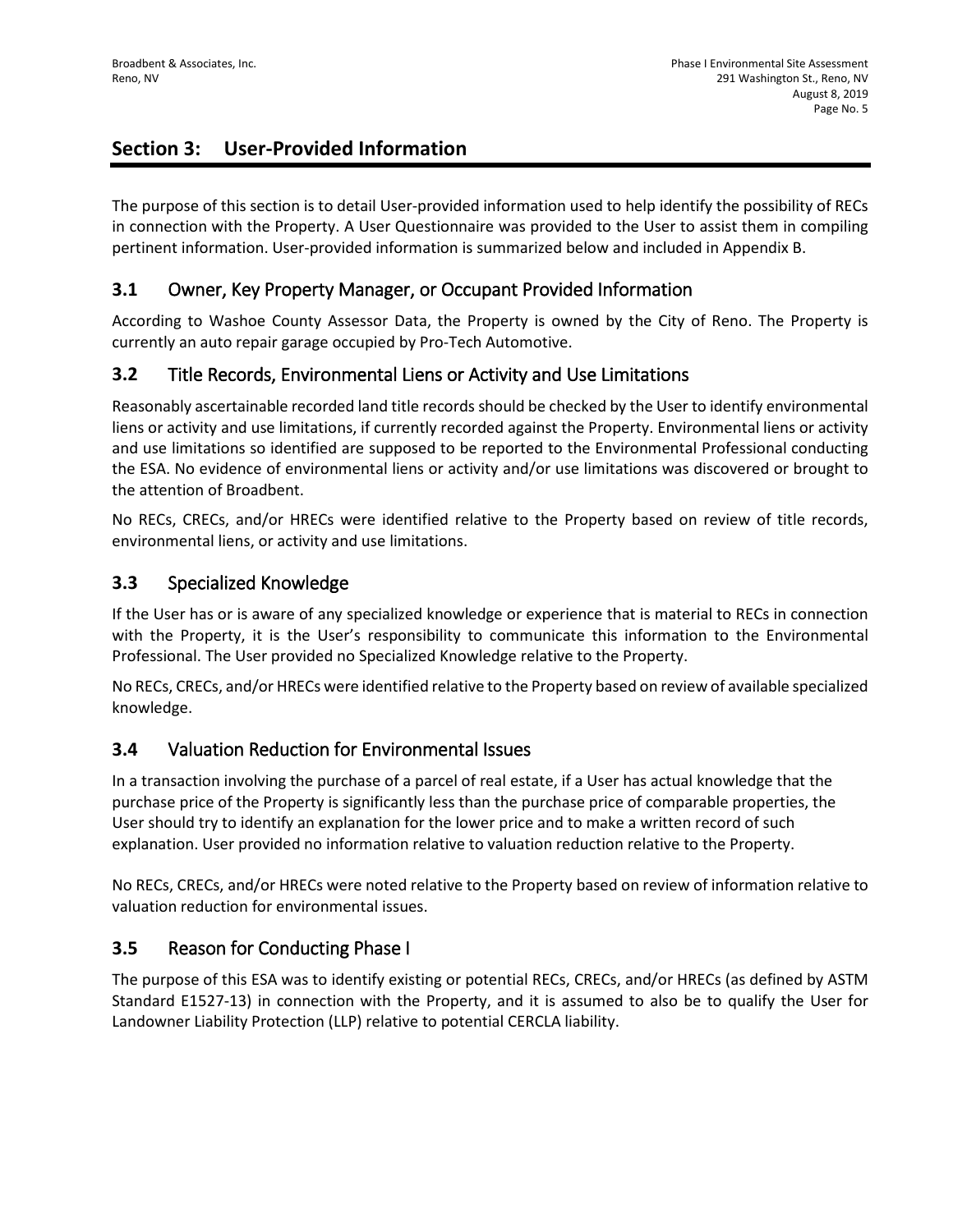## **Section 4: Records Review**

The purpose of a Records Review is to obtain and review records that will help identify RECs, CRECs, and/or HRECs in connection with the Property. A discussion of each record source is provided below.

#### **4.1** Physical Setting

Physical setting information for the Property was obtained by a review of sources that included, but was not limited to, USGS topographic maps and a USDA soil survey report.

#### $4.1.1$ Topography

The USGS, 6723545 Reno, NV Quadrangle 7.5-Minute series topographic map was reviewed for this ESA. According to the contour lines on the topographic map, the Property is located at an approximate elevation of 4,524 ft above mean sea level. The contour lines in vicinity of the Property indicate the area has a gradual downward slope to the southeast.

#### 4.1.2 Surface Water Bodies

The Truckee River is approximately 0.25 miles southeast of the Property. No on-site water wells or springs were observed during the Property reconnaissance. No settling ponds, lagoons, surface impoundments, wetlands or natural catch basins were observed on the Property during this investigation.

#### $4.1.3$ Geology and Hydrology

The Property is located west of downtown Reno, NV. The geological deposits of this area are described by the USGS as stratified sequences of quaternary alluvium. Based on the soil survey maps published by the USDA Soil Conservation Service (SCS), the Property is predominately mapped as "Orr" which is gravelly sandy loam soil texture. The Property soil hydrologic group classification is Class B – Moderate infiltration rates. Class B soils are "deep and moderately deep, moderately well and well drained soils with moderately coarse textures."

The groundwater flow direction in the vicinity of the Property based on topography is assumed to be toward the south. Depth to groundwater is expected to be approximately 15-40 ft below land surface (BLS) in the area near and beneath the Property, according to the Nevada Division of Water Resources on-line Well Log Database.

## **4.2** Environmental Record Sources

Broadbent contracted Environmental Data Resources, Inc. (EDR) to conduct a search of available state, federal, and other ascertainable environmental records. The area searched included the Property and surrounding area within approximate minimum search distances from the Property boundary, dependent on listing type, as defined by ASTM International. A complete listing of records searched is available in the EDR Radius Report provided in Appendix C. An abbreviated list of search results is provided in the table below relative to records that identified a regulatory listing relevant to the Property. A subsequent discussion is provided relative to identified potential concerns.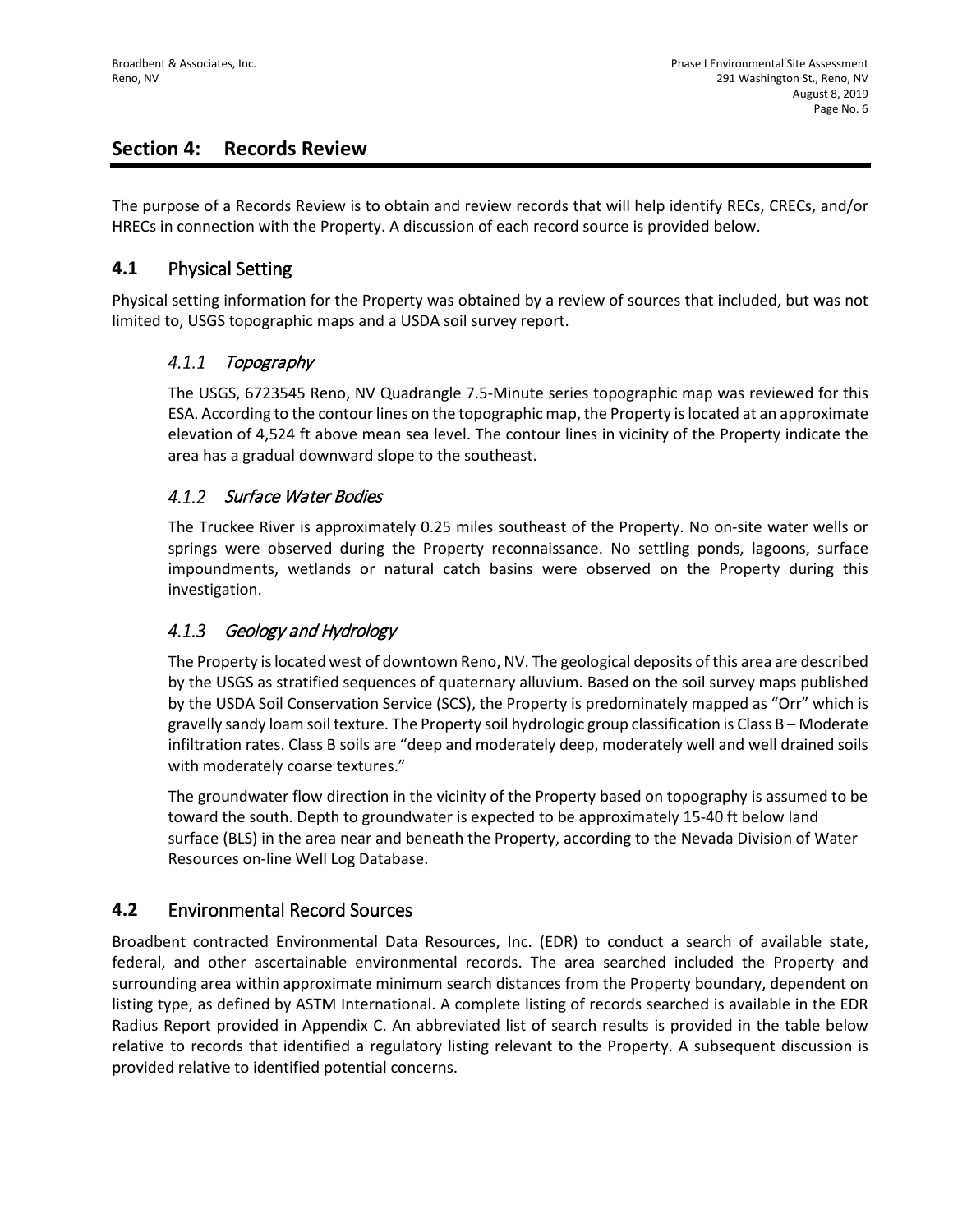| <b>Standard Database List Per ASTM International</b>   | <b>Database</b><br><b>Date</b><br>(M/D/Y) | <b>Subject</b><br><b>Property</b><br><b>Listed</b><br>$(Y$ or $N)$ | <b>Total No. of</b><br><b>Listings</b> | <b>Environmental</b><br><b>Concern Posed to</b><br>the Subject<br><b>Property</b><br>$(Y$ or $N)$ |
|--------------------------------------------------------|-------------------------------------------|--------------------------------------------------------------------|----------------------------------------|---------------------------------------------------------------------------------------------------|
| <b>Federal Agencies</b>                                |                                           |                                                                    |                                        |                                                                                                   |
| Federal NPL Sites (<1.0 mile)                          | 3/11/19                                   | N                                                                  | 0                                      | N                                                                                                 |
| Federal Delisted NPL Sites (<1.0 mile)                 | 3/11/19                                   | N                                                                  | 0                                      | N                                                                                                 |
| Federal SEMS Sites (< 0.5 mile)                        | 3/11/19                                   | N                                                                  | 0                                      | N                                                                                                 |
| Federal CERCLIS NFRAP - SEMS ARCHIVE Sites (<0.5 mile) | 3/11/19                                   | N                                                                  | 0                                      | N                                                                                                 |
| RCRA CORRACTS Sites (<1.0 mile)                        | 3/25/19                                   | N                                                                  | 0                                      | N                                                                                                 |
| RCRA non-CORRACTS TSD Facilities (< 0.5 mile)          | 3/25/19                                   | N                                                                  | 0                                      | N                                                                                                 |
| RCRA LQG (<0.25 mile)                                  | 3/25/19                                   | N                                                                  | 0                                      | N                                                                                                 |
| RCRA SQG (<0.25 mile)                                  | 3/25/19                                   | N                                                                  | 0                                      | N                                                                                                 |
| RCRA CESQG (<0.25 mile)                                | 3/25/19                                   | N                                                                  | 3                                      | N                                                                                                 |
| Federal ERNS Sites (Property Only)                     | 3/25/19                                   | N                                                                  | 0                                      | N                                                                                                 |
| US Institutional/Engineering Controls (<0.5 mile)      | 1/31/19                                   | N                                                                  | 0                                      | N                                                                                                 |
| <b>State Agencies</b>                                  |                                           |                                                                    |                                        |                                                                                                   |
| State & Tribal equivalent CERCLIS (SHWS) (<1.0 mile)   | 12/17/18                                  | N                                                                  | 175                                    | N                                                                                                 |
| State & Tribal SWF/LF (<0.5 mile)                      | 11/27/18                                  | N                                                                  | 0                                      | N                                                                                                 |
| State & Tribal LUST (<0.5 mile)                        | 12/17/18                                  | N                                                                  | $\mathbf{1}$                           | N                                                                                                 |
| State & Tribal ASTs (<0.25 mile)                       | 1/25/18                                   | N                                                                  | 0                                      | N                                                                                                 |
| State & Tribal USTs (<0.25 mile)                       | 1/25/18                                   | N                                                                  | 26                                     | N                                                                                                 |
| State & Tribal Voluntary Cleanup Sites (<0.5 mile)     | 12/17/18                                  | N                                                                  | 0                                      | N                                                                                                 |
| State & Tribal Brownfield Sites (<0.5 mile)            | 12/17/18                                  | N                                                                  | 0                                      | N                                                                                                 |
| <b>Other Ascertainable Records</b>                     |                                           |                                                                    |                                        |                                                                                                   |
| US Brownfields (<0.5 mile)                             | 12/17/18                                  | N                                                                  | 0                                      | N                                                                                                 |
| Recycling Facilities in Nevada (SWRCY) (<0.5 mile)     | 10/12/18                                  | N                                                                  | 3                                      | N                                                                                                 |
| RCRA-NonGen (<0.25)                                    | 3/25/19                                   | ${\sf N}$                                                          | 16                                     | N                                                                                                 |
| <b>EDR Exclusive</b>                                   |                                           |                                                                    |                                        |                                                                                                   |
| EDR US Historic Auto Station (<0.125 mile)             | <b>NA</b>                                 | ${\sf N}$                                                          | $\mathbf{1}$                           | $\mathsf{N}$                                                                                      |
| EDR US Historic Dry Cleaners (<0.125 mile)             | <b>NA</b>                                 | N                                                                  | $\mathbf{1}$                           | N                                                                                                 |
| EDR US Manufactured Gas Plants (<0.25 mile)            | <b>NA</b>                                 | N                                                                  | 1                                      | N                                                                                                 |

Based on information contained within the EDR report, the Property was not listed in the databases that were searched. Database results for properties surrounding the target property are discussed below.

Results of the records search found 175 sites located within one mile of the Property listed on the Corrective Action Sites (SHWS) database. Fifteen of these SHWS sites are within 0.25 miles of the Property. These fifteen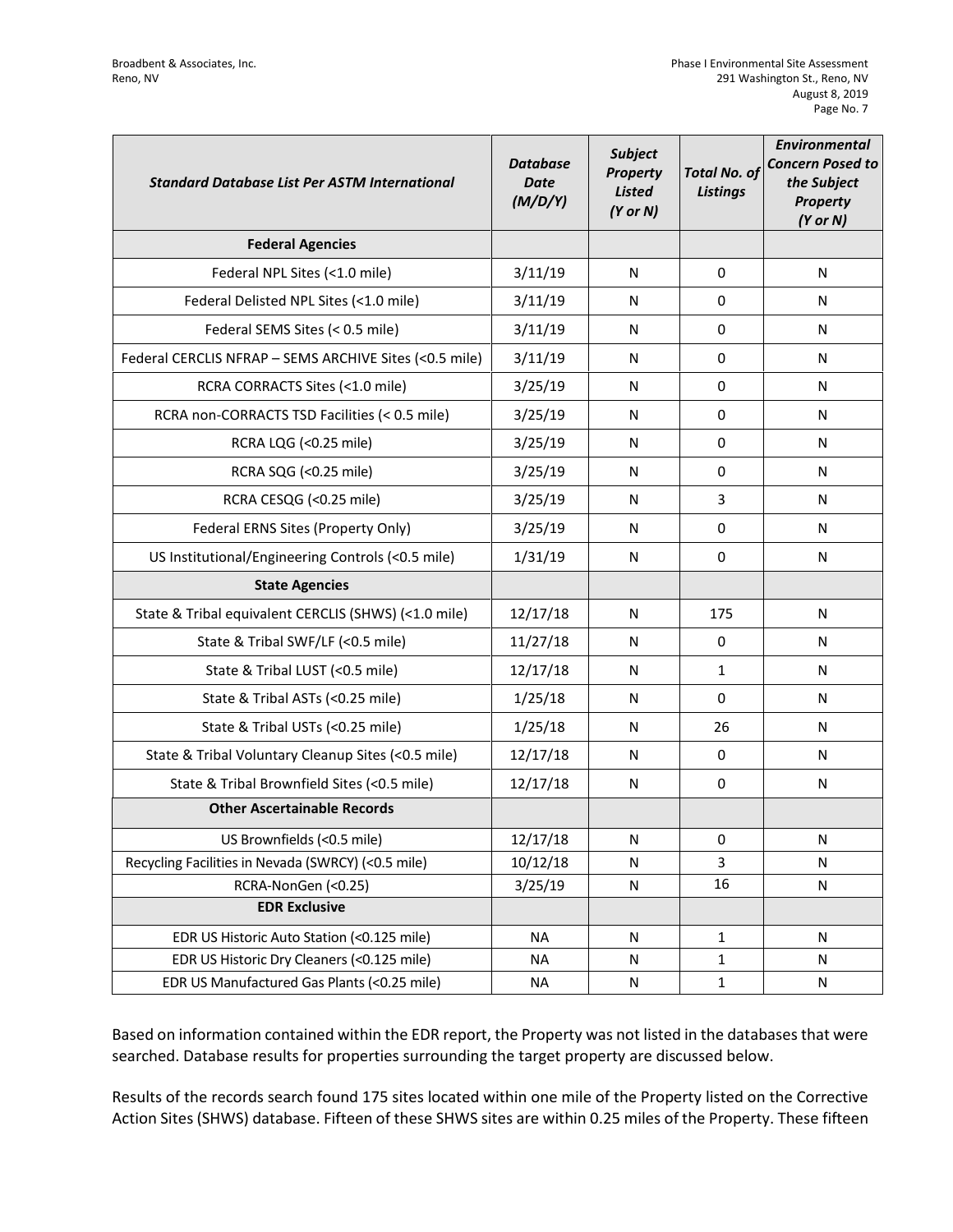sites were identified as petroleum hydrocarbon releases affecting soil and/or groundwater. Fourteen of the fifteen sites have been granted closure by the appropriate agency. The active SHWS site is approximately 546 ft west of the Property. The site is identified as Oppio Ranches LLC (Facility ID No. 4-000329). This site was listed on the SHWS database as a result of a gasoline release which affected soil at the site. The gasoline release at this site was reported to the NDEP on April 3, 2018. As of the date of this report, remedial action is being conducted (by the applicable responsible party) to address the release. Additional discussion relative to this site is provided in Section 4.5 and in Appendix E. Given that this release appears to only affect soil at the site, and that the applicable responsible party is currently addressing the release with oversight from WCHD, the potential for environmental impact to the Property appears to be low.

The LUST database indicates one site within 0.5 miles of the Property. The LUST site is approximately 2,571 feet northwest of the Property. The site is identified as Keystone Shell (Facility ID No. 4-000573). This site is listed on the LUST database as a result of a gasoline release which affected soil and groundwater at the site. The site was granted closure on November 2, 2004 by the appropriate agency. Given the site status, and distance from the Property, the potential for environmental impact to the Property appears to be low.

Other sites listed in the table above, but not yet specifically discussed, do not likely pose a significant environmental concern relative to the Property for one or more of the following reasons: distance from Property; relative location to the Property; operating UST facilities with no violations; UST facilities that are permanently out of service; site listing not indicative of a release but rather simply indicating that the site/facility may possess chemicals of concern (e.g. RCRA Non-Gen).

#### **4.3** Vapor Intrusion

Vapor intrusion occurs when chemicals volatilize and migrate from impacted soil and/or groundwater up into a building's interior space. Vapor intrusion can pose a potential health threat to the occupants of the building, especially to sensitive populations such as the elderly and children.

Sites within the approximate minimum search distances of 1/3 of a mile for chemicals of concern (COC) and 1/10 of a mile for petroleum hydrocarbon COC were reviewed. Based on the regulatory status, the characteristics of the offsite suspect sources, and/or lack of documented groundwater plumes within the areas of concern, it is unlikely that the Property has been impacted by vapor intrusion from surrounding sites.

## **4.4** Historical Record Sources

The following standard historical sources may be used to meet the historical record sources review requirements of ASTM E1527-13: aerial photographs; fire insurance maps; property tax files; land title records (although these cannot be the sole historical source consulted); topographic maps; city directories; building department records; or zoning/land use records. ASTM E1527-13 requires "All obvious uses of the property shall be identified from the present, back to the property's first developed use, or back to 1940, whichever is earlier." This task requires reviewing only as many of the standard historical sources as are necessary and that are reasonably ascertainable and likely to be useful.

#### Historical Topographic Maps  $4.4.1$

The following historical topographic maps were reviewed and described. Copies of the historical topographic maps are provided in Appendix D.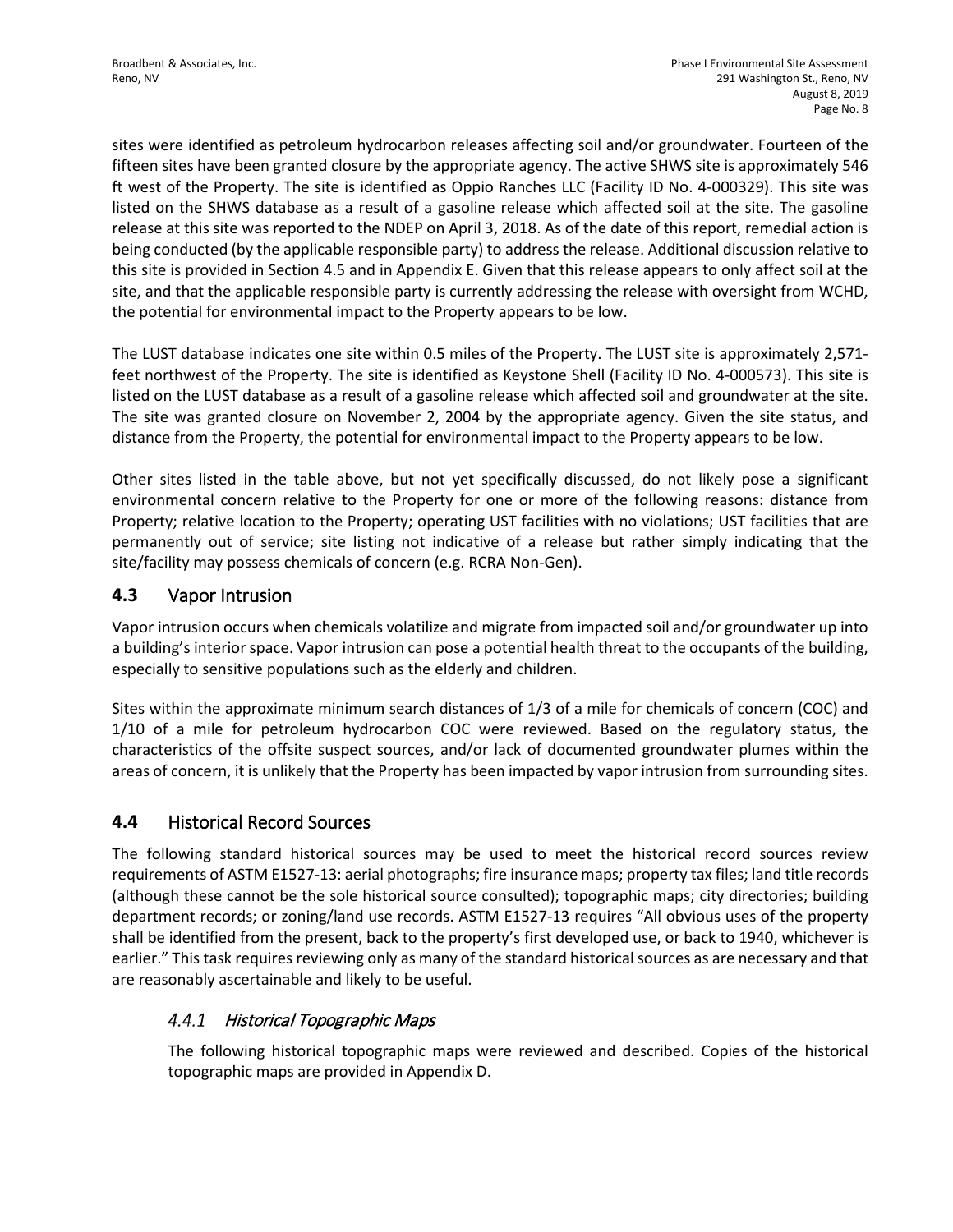| Date(s) | <b>Map Source &amp; Scale</b> | <b>Property Observations</b>                                                            | <b>Surrounding Area Observations</b>                                                                                                                                                                                                                                                                                                                     |
|---------|-------------------------------|-----------------------------------------------------------------------------------------|----------------------------------------------------------------------------------------------------------------------------------------------------------------------------------------------------------------------------------------------------------------------------------------------------------------------------------------------------------|
| 1891    | Reno Quad<br>1:125000         | Property is west of downtown Reno.<br>Property is adjacent to railroad.                 | Downtown Reno is recorded east of<br>the Property on this map. Central<br>Pacific Railroad, V&T Railroad, and the<br>Truckee River are recorded on this<br>map.                                                                                                                                                                                          |
| 1893    | Reno Quad<br>1:125000         | No significant change.                                                                  | No significant change.                                                                                                                                                                                                                                                                                                                                   |
| 1950    | Reno Quad<br>1:62500          | Property is within the developed part of<br>Reno.                                       | Increasing development of downtown<br>Reno area. Washington St. is adjacent<br>east of the Property. The Union Pacific<br>Railroad is recorded adjacent north of<br>the Property. Reno High School, S.<br>Virginia S., Idlewild Park, Keystone<br>Ave., University of Nevada-Reno,<br>Virginia Lake, and Highland Reservoir<br>are recorded on this map. |
| 1951    | Reno Quad<br>1:62500          | No significant change.                                                                  | No significant change.                                                                                                                                                                                                                                                                                                                                   |
| 1967    | Reno Quad<br>1:62500          | Property is within the industrial part of<br>town.                                      | Keystone Ave. and building structure<br>are identified west of the Property. A<br>trailer park is recorded southwest of<br>the Property. I-80, US Hwy 40, several<br>apparent commercial buildings, and<br>the Union Pacific Railroad are<br>recorded north of the Property. W 2nd<br>St. is recorded south of the Property.                             |
| 1974    | Reno Quad<br>1:24000          | An apparent commercial/industrial<br>building structure is recorded on the<br>Property. | Increasing development of Reno.<br>Interstate 80 and US 395 are being<br>constructed on the map. Surrounding<br>area of the Property is predominately<br>industrial/commercial. Apparent<br>warehouses are seen adjacent south,<br>west, and east of the Property.                                                                                       |
| 1982    | Reno Quad<br>1:24000          | No significant change.                                                                  | I-80 is developed north of the<br>Property.                                                                                                                                                                                                                                                                                                              |
| 2015    | Reno Quad<br>1:24000          | No significant change.                                                                  | Surrounding area appears to be<br>developed in their current<br>configuration on this map.                                                                                                                                                                                                                                                               |

No RECs, CRECs, and/or HRECs were identified relative to the Property based on review of the historical topographic maps.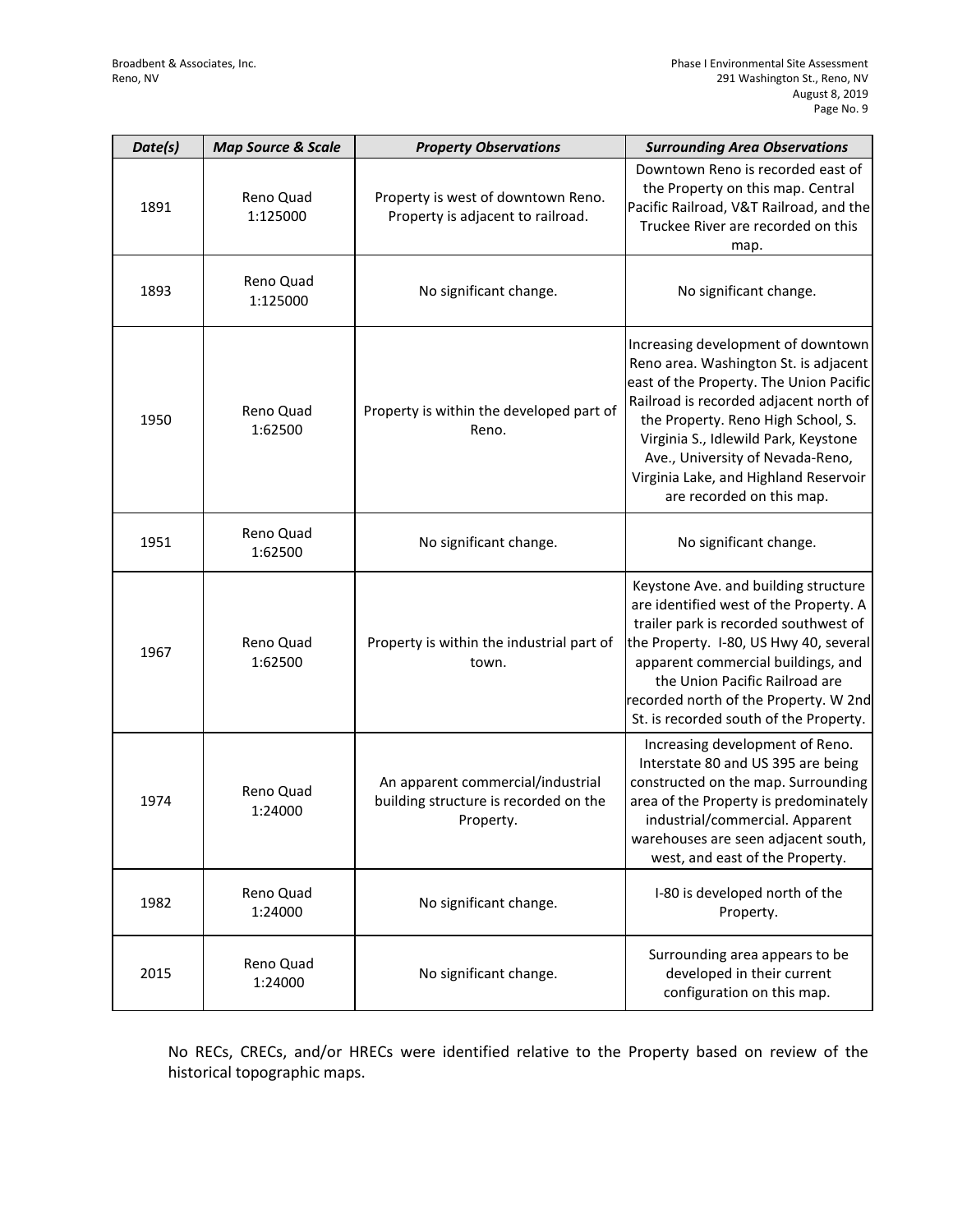#### 4.4.2 Historical Aerial Photographs

The following historical aerial photographs were reviewed and described. Copies of the historical aerial photographs are provided in Appendix D.

| Date(s) | <b>Photo Source &amp; Scale</b> | <b>Property Observations</b>                                                             | <b>Surrounding Area Observations</b>                                                                                                                                                                                                                                                                                                                                                                                                                                                                                    |
|---------|---------------------------------|------------------------------------------------------------------------------------------|-------------------------------------------------------------------------------------------------------------------------------------------------------------------------------------------------------------------------------------------------------------------------------------------------------------------------------------------------------------------------------------------------------------------------------------------------------------------------------------------------------------------------|
| 1939    | <b>USDA</b><br>$1'' = 500'$     | An apparent residential/commercial<br>building structure is observed on the<br>Property. | Surrounding area is predominately<br>developed with apparent mixed use.<br>Downtown Reno is east of the<br>Property. The Truckee River is south<br>of the Property. The Union Pacific<br>Railroad is adjacent north of the<br>Property. Apparent residential<br>buildings are adjacent south of the<br>Property. Vine St. and an apparent<br>warehouse are west of the Property.<br>Washington St. and apparent<br>industrial building structures and<br>storage yard(s) are observed adjacent<br>east of the Property. |
| 1946    | <b>USGS</b><br>$1'' = 500'$     | A warehouse is observed on the Property. seen south of the Property. Apparent            | Adjacent warehouses are observed<br>west and east of the Property.<br>Apparent residential structures are<br>construction/development activities<br>are seen northwest of the Property in<br>this photo.                                                                                                                                                                                                                                                                                                                |
| 1953    | <b>USGS</b><br>$1'' = 500'$     | A warehouse is observed on the Property.                                                 | Development of a large commercial<br>shopping complex to the northwest of<br>the Property. Two warehouse<br>buildings are adjacent south of the<br>Property. Apparent industrial<br>buildings and a storage yard are<br>developed adjacent east of the<br>property. Apparent small shed-like<br>structures and/or storage containers<br>are seen adjacent west of the<br>Property. Further development of<br>residential structures south of the<br>Property.                                                           |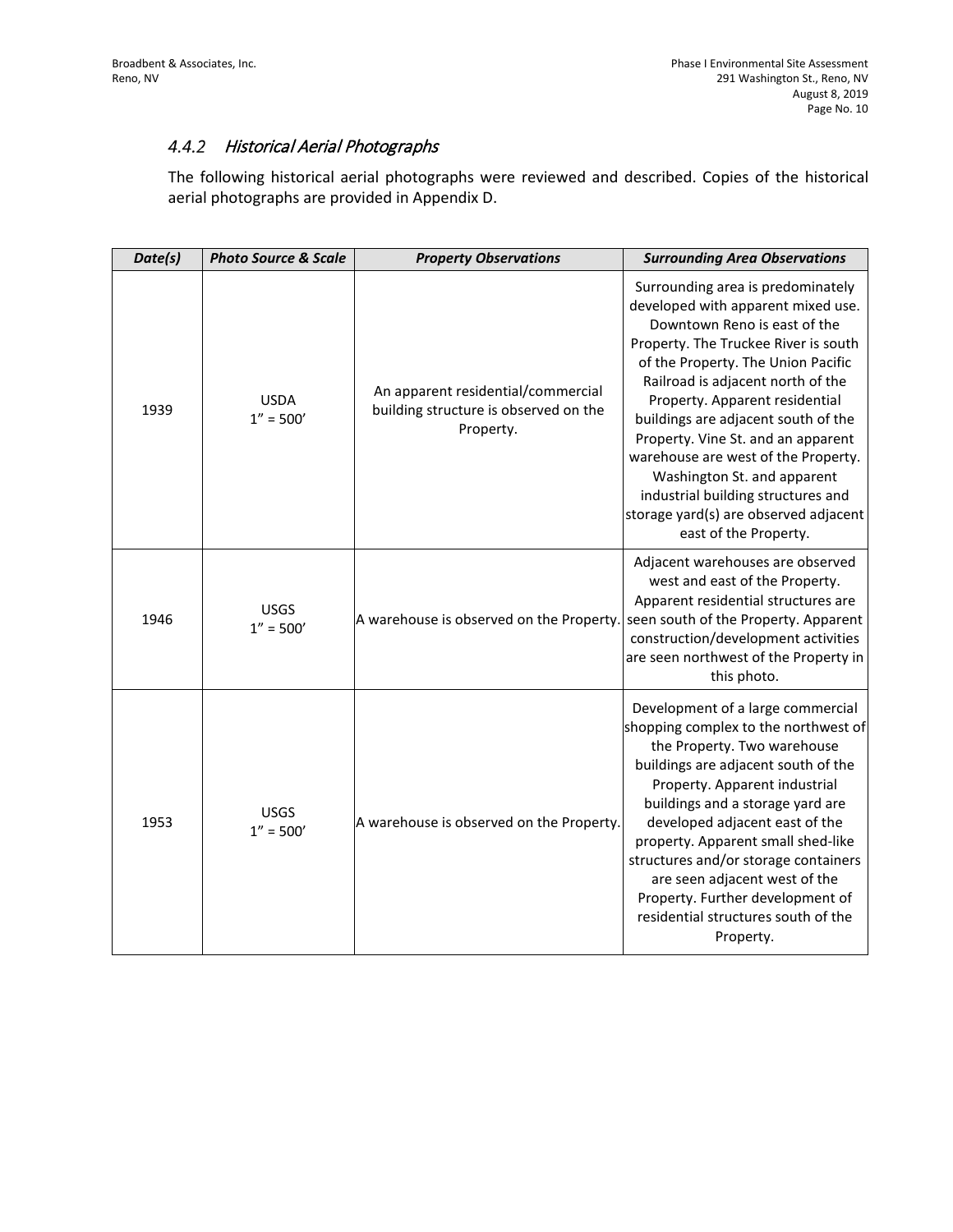| 1962 | <b>NHD</b><br>$1'' = 500'$   | Trees have been removed from the<br>Property and a storage yard is observed<br>with apparent materials stored on the<br>Property. | Development of apparent commercial<br>shopping plaza and Keystone Ave. are<br>seen northwest of the Property in this<br>photo. Several apparent warehouses<br>are developed adjacent east of the<br>Property. A warehouse building and<br>storage yard are developed adjacent<br>west of the Property. Apparent<br>commercial buildings are observed<br>adjacent north of the property. |
|------|------------------------------|-----------------------------------------------------------------------------------------------------------------------------------|-----------------------------------------------------------------------------------------------------------------------------------------------------------------------------------------------------------------------------------------------------------------------------------------------------------------------------------------------------------------------------------------|
| 1966 | <b>USGS</b><br>$1'' = 500'$  | No significant change                                                                                                             | Development of an additional<br>warehouse structure is observed<br>adjacent west of the Property. An<br>apparent industrial/commercial<br>building is seen adjacent north of the<br>Property. Keystone Ave. is developed<br>to four lanes west of the Property. The<br>Keystone Ave. bridge is being<br>constructed over the Truckee River in<br>this photo.                            |
| 1972 | <b>SLA</b><br>$1'' = 500'$   | No significant change.                                                                                                            | Further development of apparent<br>industrial buildings west of the<br>Property. I-80 is seen under<br>construction north of the Property.                                                                                                                                                                                                                                              |
| 1974 | <b>USGS</b><br>$1'' = 500'$  | No significant change (poor quality<br>photo).                                                                                    | No significant change (poor quality<br>photo). I-80 is developed north of the<br>Property                                                                                                                                                                                                                                                                                               |
| 1980 | <b>USGS</b><br>$1'' = 750'$  | No significant change (poor photo).                                                                                               | No significant change (poor resolution<br>to photo).                                                                                                                                                                                                                                                                                                                                    |
| 1984 | <b>USGS</b><br>$1'' = 1000'$ | No significant change.                                                                                                            | Idlewild Park is observed southwest of<br>the Property in this photo. I-80 is<br>developed north of the Property.                                                                                                                                                                                                                                                                       |
| 1994 | <b>USGS</b><br>$1'' = 500'$  | No significant change (poor photo).                                                                                               | No significant change. Building east of<br>Property has been removed (poor<br>quality photo).                                                                                                                                                                                                                                                                                           |
| 1999 | USGS/DOQQ<br>$1'' = 500'$    | No significant change.                                                                                                            | Building structures on adjacent site<br>east of the Property have been<br>removed. Apparent vehicles and/or<br>containers are observed on the now<br>vacant lot adjacent east of the<br>Property.                                                                                                                                                                                       |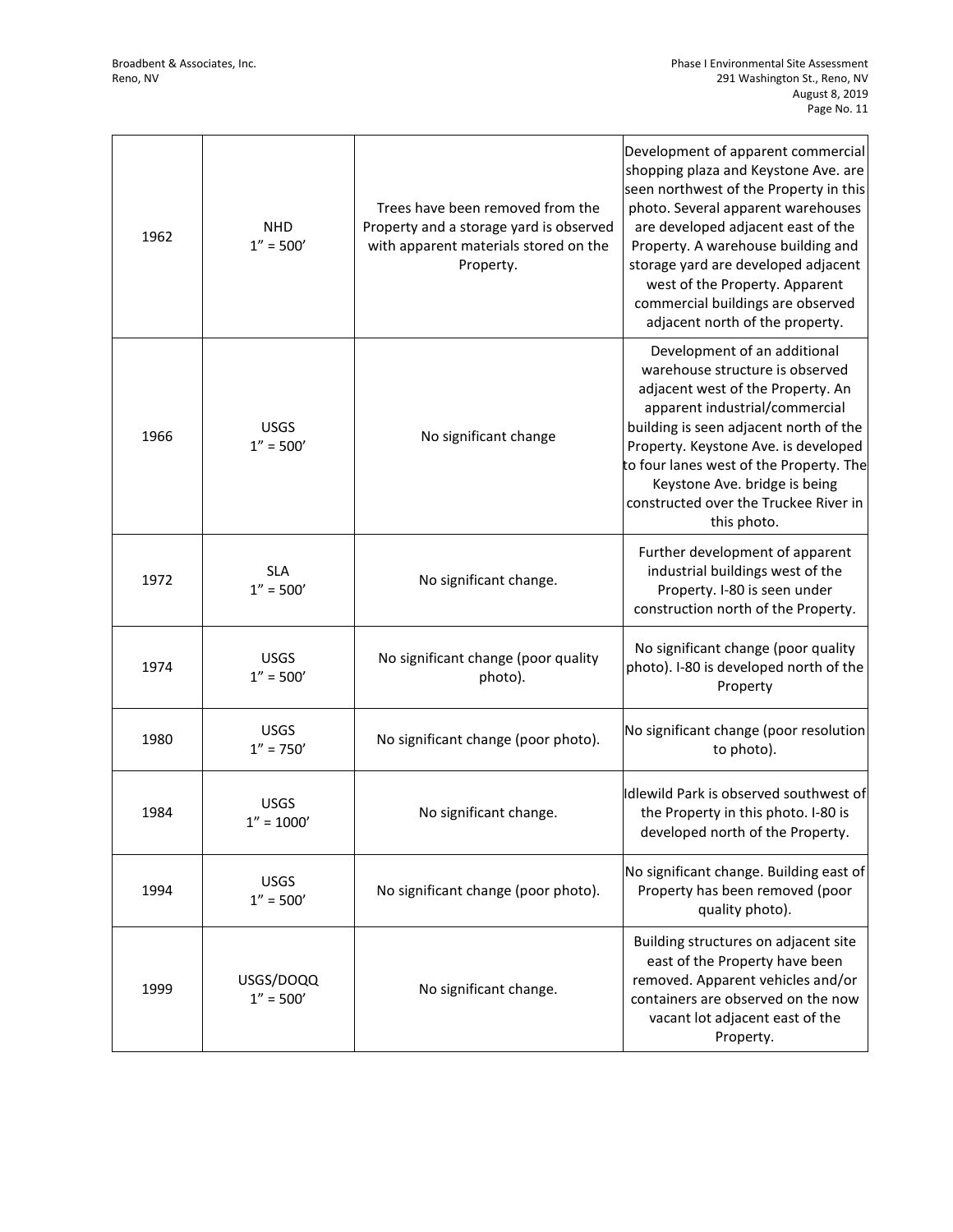| 2006 | USDA/NAIP<br>$1'' = 500'$ | Current configuration of building. | Surrounding area buildings appear to<br>be developed in their current<br>configuration in this photo. |
|------|---------------------------|------------------------------------|-------------------------------------------------------------------------------------------------------|
| 2010 | USDA/NAIP<br>$1'' = 500'$ | No significant change.             | No significant change.                                                                                |
| 2013 | USDA/NAIP<br>$1'' = 500'$ | No significant change.             | No significant change.                                                                                |
| 2017 | USDA/NAIP<br>$1'' = 500'$ | No significant change.             | No significant change.                                                                                |

No RECs, CRECs, and/or HRECs were identified relative to the Property based on review of the historical aerial photographs.

#### 4.4.3 Fire Insurance Maps

Fire insurance maps were initially produced by private companies (such as Sanborn, Perris, and the Fire Underwriters Inspection Bureau) for the insurance industry to provide information regarding the uses of properties at specified dates. A copy of the Certified Sanborn Map Report is provided in Appendix D.

| Date(s) | <b>Map Source</b> | <b>Property Observations</b>                                                   | <b>Surrounding Area Observations</b>                                                                                                                                                                                                                                                                                                                                                                                                               |
|---------|-------------------|--------------------------------------------------------------------------------|----------------------------------------------------------------------------------------------------------------------------------------------------------------------------------------------------------------------------------------------------------------------------------------------------------------------------------------------------------------------------------------------------------------------------------------------------|
| 1899    | Sanborn           | The Property is a vacant lot.<br>Commercial Row is located on the<br>Property. | Washington St. is mapped adjacent east of the<br>Property. Apparent residential dwellings and<br>stables are mapped west, north, and south of the<br>Property. Vacant lots are mapped adjacent south<br>and east of the Property.                                                                                                                                                                                                                  |
| 1904    | Sanborn           | No significant changes.                                                        | W. 3 <sup>rd</sup> St. is noted on map north of the Property<br>and there is an increase in residential dwellings<br>south of the Property. The Reno Flour Mill<br>Company warehouse is mapped adjacent<br>southwest of the Property. A "slab wood piles" is<br>labeled adjacent east of the Property. A rail spur<br>is mapped adjacent east of the Property.<br>Apparent small shed-like structures are mapped<br>adjacent west of the Property. |
| 1906    | Sanborn           | No significant changes.                                                        | No significant changes.                                                                                                                                                                                                                                                                                                                                                                                                                            |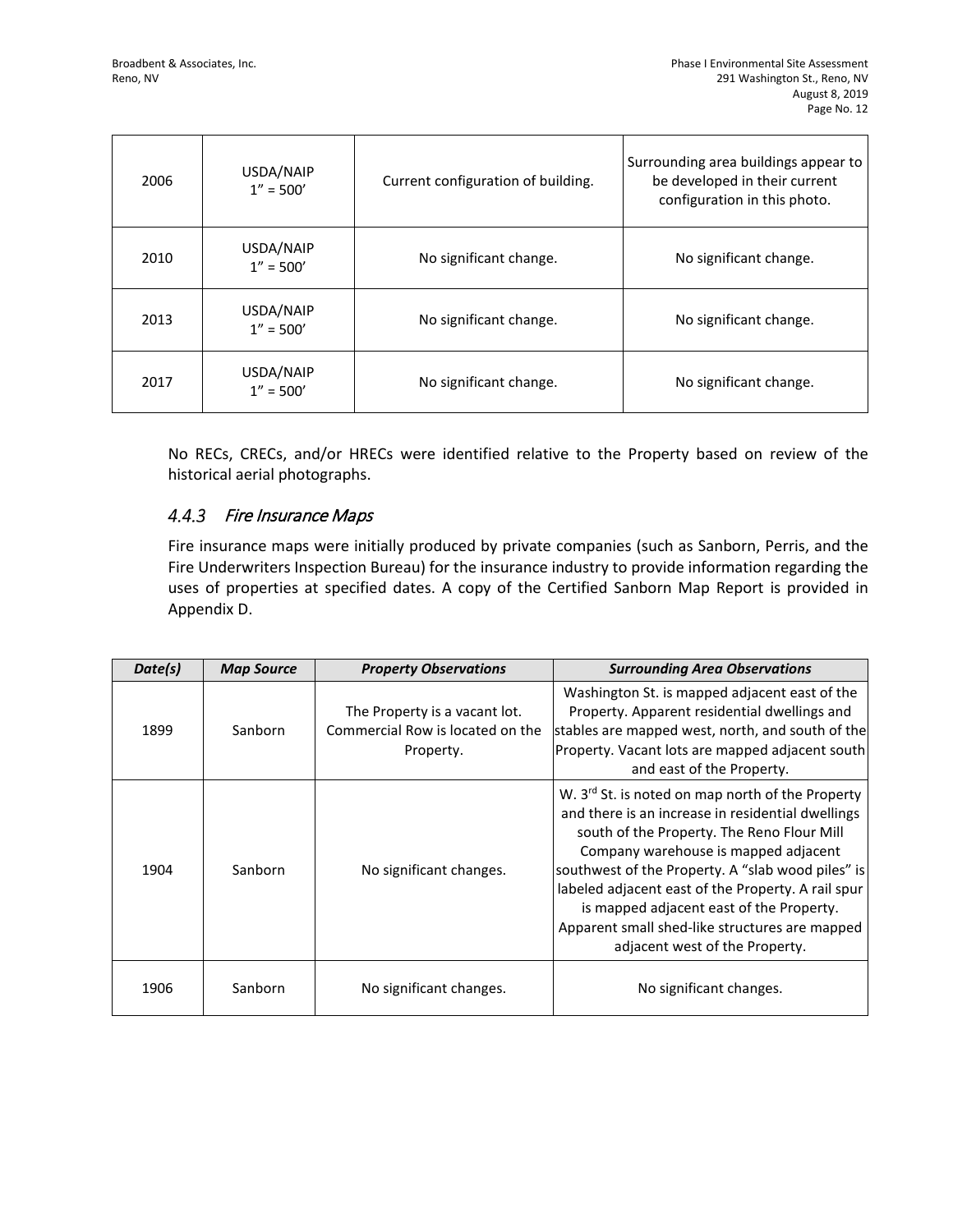| 1918 | Sanborn | is mapped as part of Railroad<br>Property. Railroad tracks are mapped<br>on the southern portion of the<br>Property.                                                                                                                                  | The Sierra Pacific railroad is now mapped<br>The western portion of the Property adjacent north of the Property. Railroad Property<br>building structures are mapped adjacent west of<br>the Property. A Feed warehouse is identified<br>west of the Property on this map. The Reno Flour<br>Mill Company and associated buildings are<br>mapped adjacent south of the Property.                                                                                                                                                    |
|------|---------|-------------------------------------------------------------------------------------------------------------------------------------------------------------------------------------------------------------------------------------------------------|-------------------------------------------------------------------------------------------------------------------------------------------------------------------------------------------------------------------------------------------------------------------------------------------------------------------------------------------------------------------------------------------------------------------------------------------------------------------------------------------------------------------------------------|
| 1949 | Sanborn | A shared building structure is<br>mapped on the Property. The<br>building on the Property is mapped<br>as "Print Storage," "Tire service," and<br>a "Office." A portion of a dwelling<br>structures is mapped on the western<br>edge of the Property. | The Reno Mercantile Company is mapped west of<br>the Property. Railroad Property and associated<br>dwellings are mapped adjacent west of the<br>Property. Wood piles and W. Commercial Row<br>are adjacent east of the Property. A furniture<br>warehouse is mapped adjacent south of the<br>Property. The Reno Feed & Seed Company and<br>residential dwellings are identified adjacent<br>south of the Property. The Sierra Pacific Railroad<br>and several industrial/commercial businesses are<br>mapped north of the Property. |
| 1955 | Sanborn | No significant changes.                                                                                                                                                                                                                               | A second furniture warehouse is mapped<br>adjacent south of the Property. A lumber storage<br>yard is mapped adjacent east of the Property.                                                                                                                                                                                                                                                                                                                                                                                         |
| 1957 | Sanborn | Buildings are labeled as "Contractor's<br>Storage," "Carpentry," and an<br>"Office.".                                                                                                                                                                 | No significant changes.                                                                                                                                                                                                                                                                                                                                                                                                                                                                                                             |
| 1966 | Sanborn | A storage yard is mapped on the<br>Property. The building on the<br>Property is labeled, "Office,"<br>"Welding Supplies."                                                                                                                             | A transfer warehouse and metal heating supplies<br>warehouse are mapped adjacent east of the<br>Property. Two furniture warehouses and an<br>office supplies warehouse are mapped adjacent<br>south of the Property. Wood Posts and Labor<br>Storage Yard are mapped adjacent east of the<br>Property.                                                                                                                                                                                                                              |
| 1970 | Sanborn | No significant changes.                                                                                                                                                                                                                               | Several motels and residential structures are<br>mapped northeast of the Property.                                                                                                                                                                                                                                                                                                                                                                                                                                                  |
| 1972 | Sanborn | No significant changes.                                                                                                                                                                                                                               | A parking garage is mapped adjacent south of the<br>Property.                                                                                                                                                                                                                                                                                                                                                                                                                                                                       |

No environmental RECs, CRECs, and/or HRECs were identified relative to the Property based on review of the historical fire insurance maps.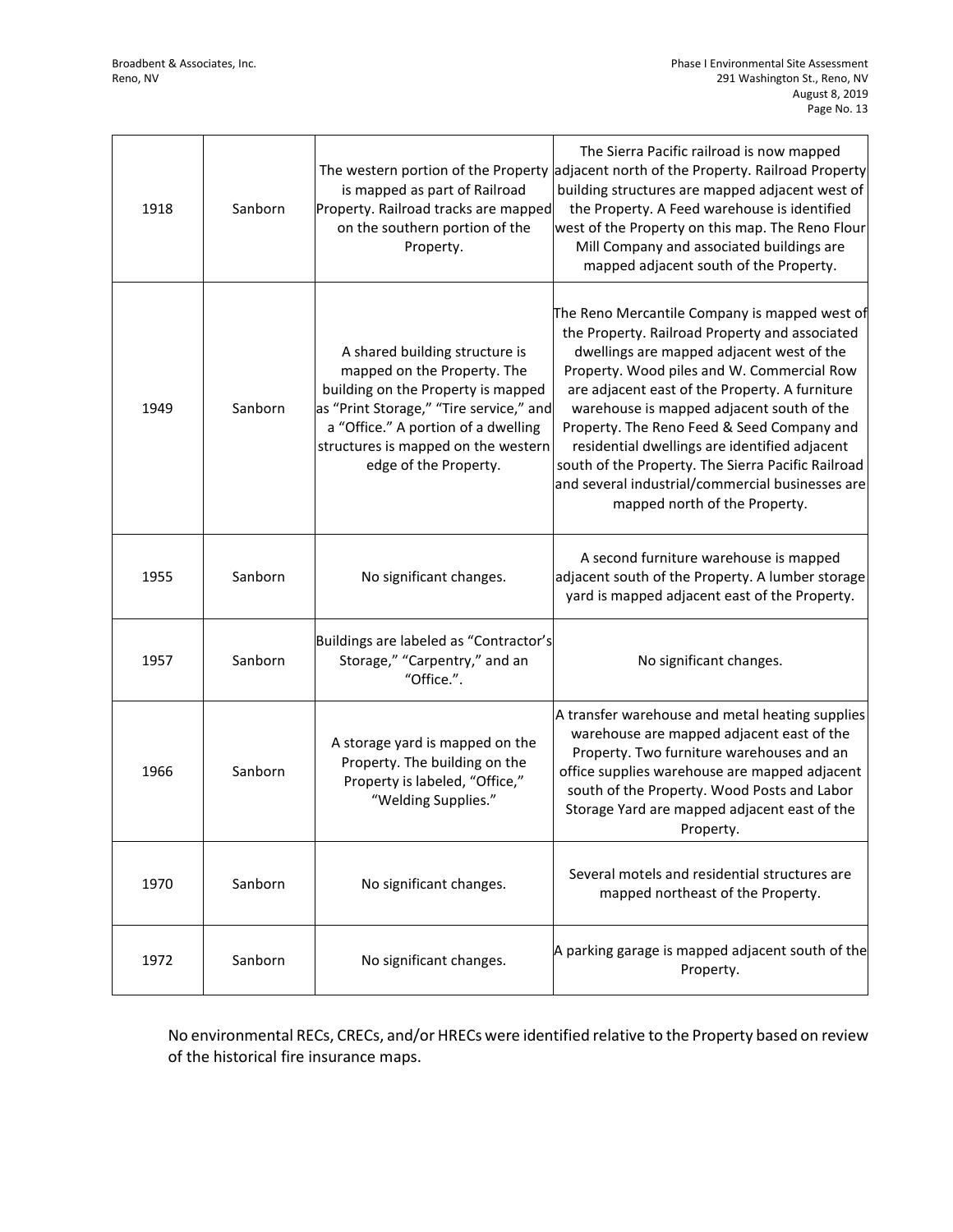#### $4.4.4$ City Directories

City directories have been published for cities and towns across the US since the 1700s. Originally a list of residents, the city directory developed into a sophisticated tool for locating individuals and businesses in a particular urban or suburban area. Twentieth-century directories are generally developed into three sections: a business index, a list of resident names and addresses, and a street index. With each address, the directory lists the name of the resident or, if a business is operated from this address, the name and type of business (if unclear from the name). While city directory coverage is comprehensive for major cities, it may be less comprehensive for rural areas and small towns.

Broadbent requested EDR to provide a search of available historic city directories that may list the Property. EDR researched Polk's City Directories for non-sequential years beginning in 1932 and up to 2014. It should be noted that residential addresses within the unincorporated portions of counties were typically not included within city directories. City Directory results are included in Appendix D. Results of this search yielded the following information:

**291 Washington St.** – The Property address of 291 Washington St. appears in the EDR Digital Archive and Polk City Directory as 'New Engraving Company' in 1960 and 1964; as 'Vacant' in 1968; as 'Silver State Refrigeration' in 1971 and 1976; as 'All Pro Maintenance' in 1981; and as 'Denny's Dependable Automotive Auto Repair' in 1986, 1995, 2005, 2010, and 2014. There were no listings for the street address in the EDR Digital Archive's or Polk's City Directory for the years 1932, 1992, and 2000.

No environmental RECs, CRECs, and/or HRECs were noted relative to the Property based on review of the historical city directories.

#### **4.5** Other Environmental Records

Broadbent conducted a file review on the nearby site identified as Oppio Ranches LLC (Facility ID No. 4-000329). As discussed in Section 4.2, this site was listed on the SHWS database as a result of a gasoline release which affected soil at the site. During demolition of the site's gas station dispenser canopy, petroleum hydrocarbon impacted soils were found during excavation of the canopy's footings. The petroleum hydrocarbon release at this site was reported to the NDEP on April 3, 2018. NDEP assigned spill report #180403-01 to the Property. Copies of NDEP and WCHD files regarding this release are provided in Appendix E.

As of the date of this report, remedial action is being conducted (by the applicable responsible party) to address the release. WCHD is overseeing the remediation of this release. Given that thisrelease appears to only affect soil at the site, and that the applicable responsible party is currently addressing the release with oversight from the WCHD, the potential for environmental impact to the Property appears to be low.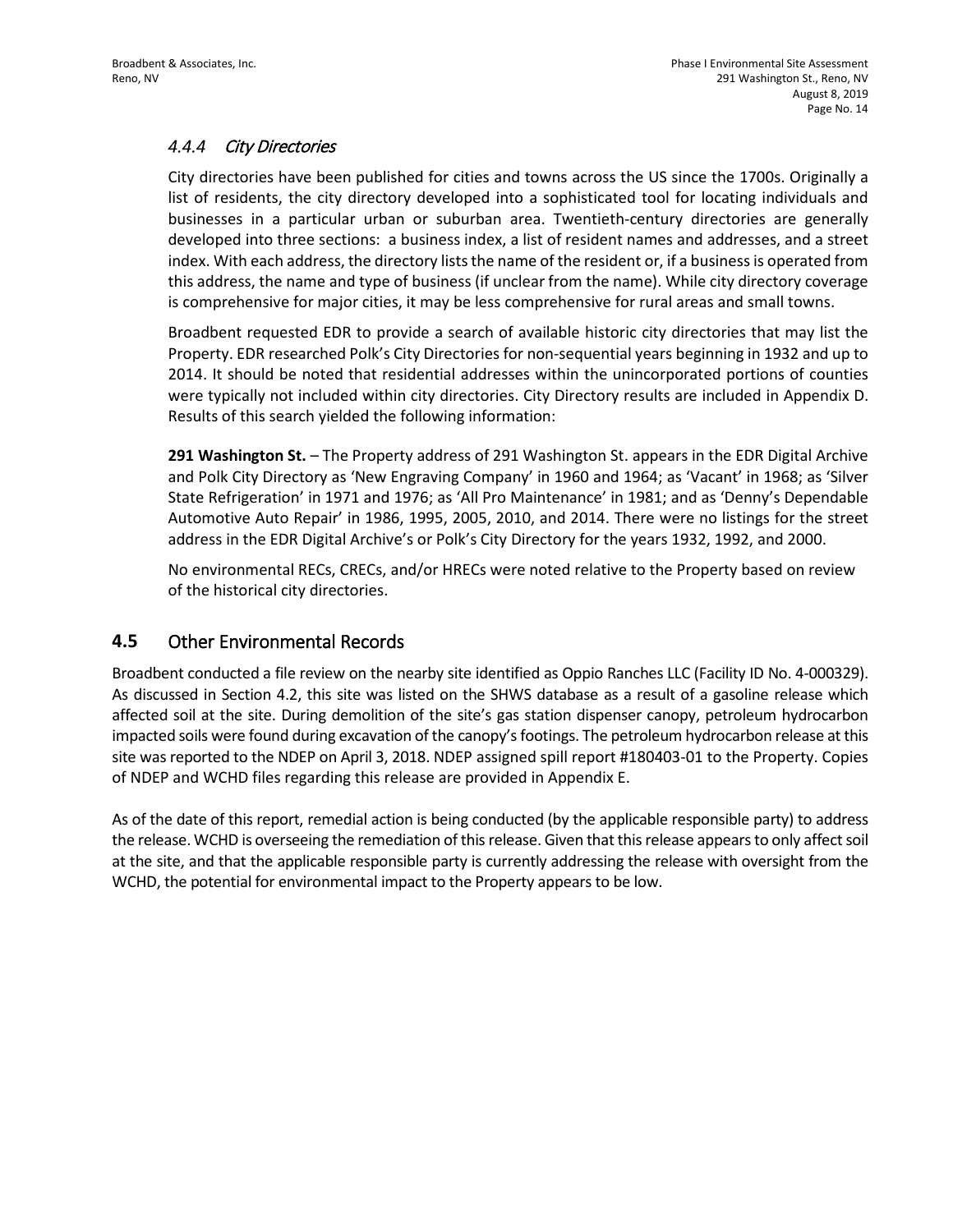## **Section 5: Site Reconnaissance**

Mr. Brandon Reiff of Broadbent conducted a site reconnaissance of the Property on May 24, 2019 as discussed below. The weather was sunny and warm. Photographs of the Property and vicinity taken during the site reconnaissance are provided within Appendix F.

| 5.1 | Hazardous Substances in Connection with Identified Uses |
|-----|---------------------------------------------------------|
|-----|---------------------------------------------------------|

| <b>Material</b>                                                     | <b>Quantity</b>                    | <b>Use</b>                                                                               | <b>Comments</b>                                                                                                                                                              |
|---------------------------------------------------------------------|------------------------------------|------------------------------------------------------------------------------------------|------------------------------------------------------------------------------------------------------------------------------------------------------------------------------|
| Automatic<br><b>Transmission Fuel</b>                               | 1-gallon containers                | Machinery/Automobile<br>Maintenance                                                      | The containers appear to be in good<br>condition. No evidence of spills or<br>staining. No secondary containment<br>observed.                                                |
| <b>Compressed Gases</b><br>(Oxygen & Nitrogen)                      | Various sized<br>cylinders         | Machinery/Automobile<br>Maintenance                                                      | Compressed gas cylinders were<br>observed in the auto repair garage.<br>The cylinders appear to be in good<br>condition. Containers are well labeled<br>and stored properly. |
| Used Oil, Gear Oil,<br>Hydraulic Oil, Oil<br>Filters, and Oily Rags | 1-quart containers,<br>55-gal drum | General maintenance for<br>5-gallon buckets, and machinery and automobile<br>repair work | Containers were observed<br>throughout the Property. The<br>containers appear to be in good<br>condition. Containers are well<br>labeled.                                    |
| Gasoline                                                            | 5-gallon container                 | Fuel for machinery.                                                                      | The container appears to be in good<br>condition. No evidence of spills or<br>staining. No secondary containment<br>observed.                                                |
| Car batteries                                                       | Several                            | Automobile maintenance                                                                   | Used car batteries were observed in<br>the auto repair garage. No evidence<br>of spills or staining.                                                                         |

The auto repair shop appears to implement proper storage and disposal of waste oils and petroleum hydrocarbon products. According to the shop manager, Reno Drain Oil (Reno, NV) disposes waste oil from the Property on an approximately monthly basis. As such, no RECs from hazardous substances or petroleum products in connection with current identified uses were known to be present on the Property at the time of the reconnaissance.

No hazardous substances or petroleum products in connection with current identified uses were observed on properties adjoining the Property when observed from the Property or publicly accessible areas. As such, no RECs from hazardous substances or petroleum products in connection with current identified uses were known to be present on the Property at the time of the reconnaissance.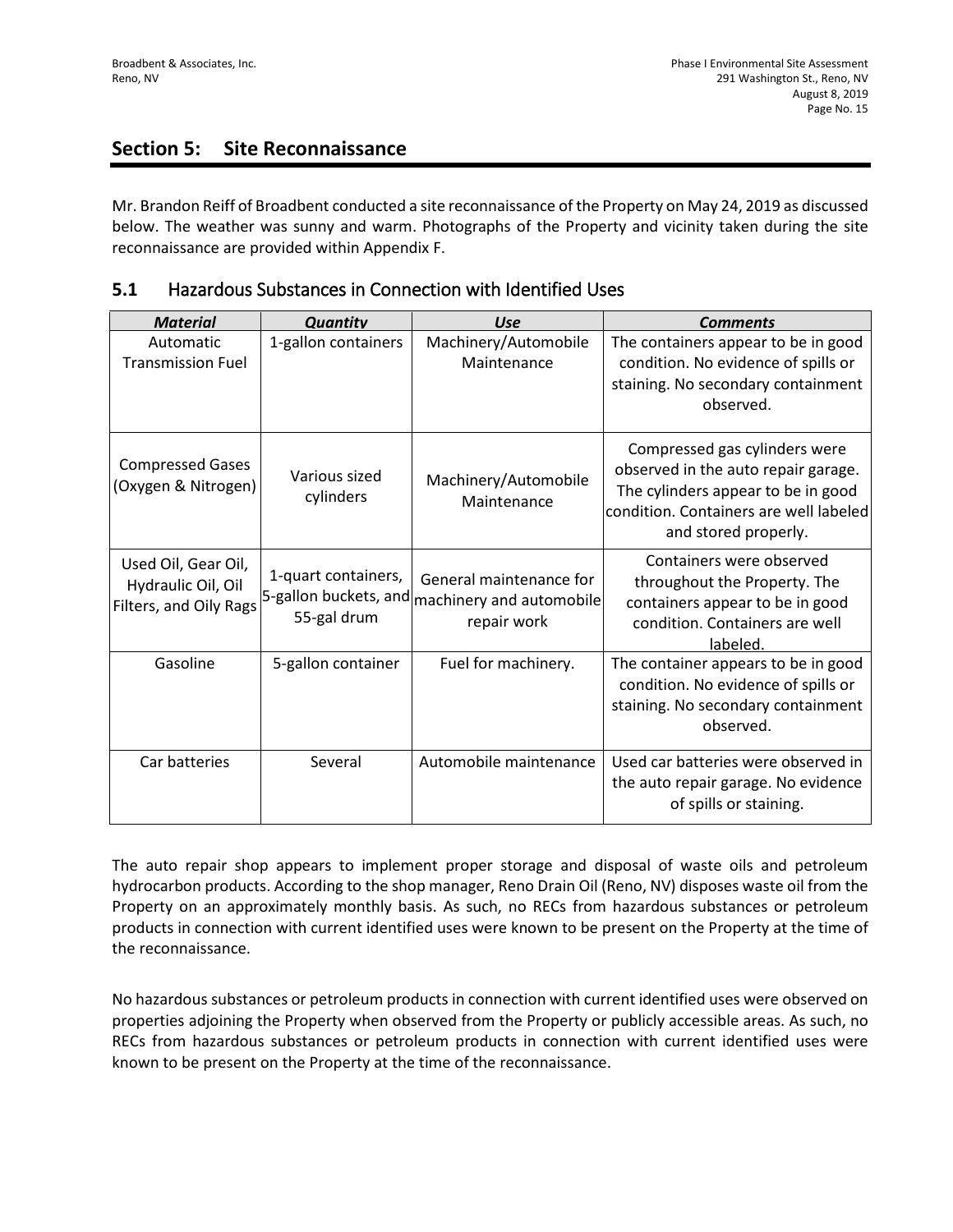## **5.2** Hazardous Substance and Unidentified Substance Containers

No hazardous substance, unidentified substance, or petroleum products containers were observed within the boundaries of the Property during the site reconnaissance. No hazardous substance, unidentified substance, or petroleum product containers were observed on properties adjoining the Property when observed from the Property or publicly-accessible areas. As such, no RECs from hazardous substance or unidentified substance containers were known to be present on the Property at the time of the reconnaissance.

## **5.3** Storage Tanks

During the site reconnaissance, evidence of an above ground storage tank (AST) was observed on the Property. It appears the AST is approximately 500-gallons and is used to store used motor oil on the Property. Reno Drain Oil (Reno, NV) disposes waste oil from the Property on an approximately monthly basis. As shown in the site photos located in Appendix F the AST appears to show de minimis spills and staining on the AST and underlying concrete pad. The pavement staining was observed to be limited to the pad directly below the AST and did not appear to affect non-paved surfaces.

| Use Status | Year<br><b>Installed</b> | Capacity<br>(gal.) | <b>Contents</b> | <b>Construction</b><br><b>Materials</b> | <b>Comments</b>   |
|------------|--------------------------|--------------------|-----------------|-----------------------------------------|-------------------|
| <b>AST</b> | unknown                  | $^{\sim}500$       | Used Oil        | Steel                                   | Currently in use. |

No evidence of existing or historic storage tanks, vent pipes, fill pipes, or access ways indicating USTs was observed within the boundaries of the Property during the site reconnaissance or records review. The Washoe County Environmental Health Department has no records of USTs being installed or removed from the Property. No release associated with this Property has been documented. No RECs from storage tanks were known to be present on the Property at the time of the reconnaissance.

## **5.4** Polychlorinated Biphenyls

Polychlorinated biphenyls (PCBs) are a class of stable compounds that are toxic to the liver and are linked to cancer. The US EPA considers PCBs a Priority Pollutant under the Clean Water Act. The maximum contaminant level of PCBs allowed in drinking water is 0.5 parts per billion (ppb). Due to PCBs' toxicity and classification as a persistent organic pollutant, the United States prohibited the manufacture of PCBs after July 1, 1979 in the Toxic Substances Control Act (TSCA) of 1976. Until then, PCBs were widely used as coolant and dielectric insulating fluids for oil-filled electrical transformers and capacitors (such as those used in ballasts of old fluorescent and high-intensity discharge lights). PCBs were also used as plasticizers in paints and cements, stabilizing additives in flexible polyvinyl chloride (PVC) coatings of electrical wiring and electronic components, pesticide extenders, cutting oils, reactive flame retardants, lubricating oils, vacuum pump fluids, hydraulic fluids, and sealants for caulking in schools and commercial buildings.

Although manufacture was prohibited after 1979, PCBs already in commerce continued to be allowed in "totally enclosed uses" such as transformers and capacitors. Due to their extended working life, some oil-filled electrical equipment may still contain PCBs. The US EPA considers a product to be "PCB-Contaminated" if the oil contains between 50-500 parts per million (ppm), and to be a PCB product if more than 500 ppm. After July 1, 1979 and through 1998, the US EPA required new oil-filled electrical equipment to be marked "No PCBs." If an item is not so labeled, and no information is available as to the date of manufacture, an item might be assumed to contain PCBs until proven otherwise. PCB content may or may not be a matter of record with equipment or transformers belonging to a utility company.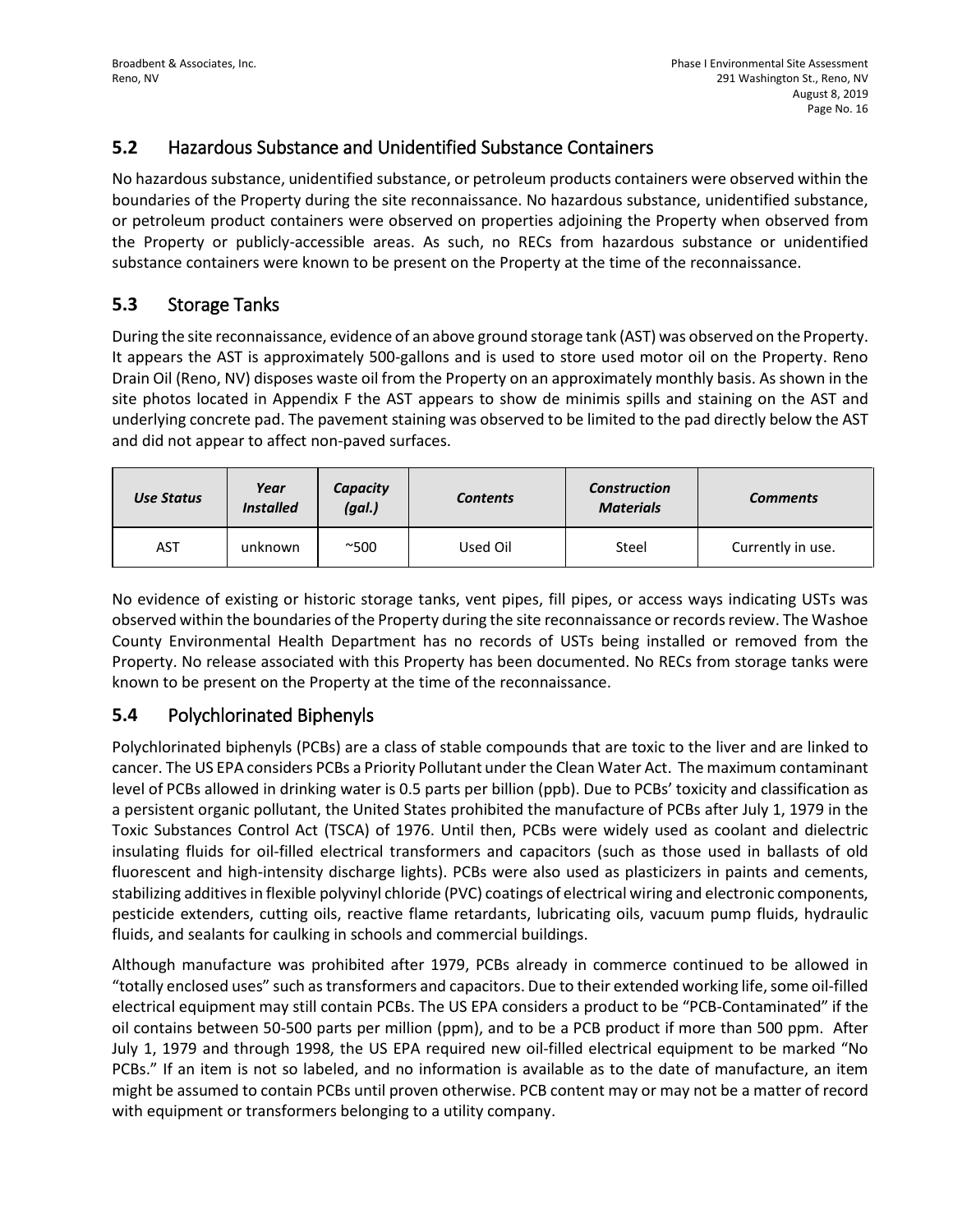No indication of leaks or releases from electrical equipment was observed during the site visit. No verifiable RECs, CRECs, and/or HRECs associated with PCBs were observed or known to be present on the Property at the time of the site reconnaissance.

## **5.5** Odors, Pools of Liquid

No pools of liquids and/or standing surface water were observed within the boundaries of the Property during the site reconnaissance. No strong, pungent, or noxious odors were noted during the site reconnaissance. No odors, pools of liquid, or standing surface water were observed on properties adjoining the Property when observed from the Property or publicly-accessible areas. As such, no RECs associated with potential odors, pools of liquid, or standing surface water were known to be present on the Property at the time of the site reconnaissance.

#### **5.6** Pits, Ponds, Lagoons

No pits, ponds, or lagoons were observed within the boundaries of the Property during the site reconnaissance. No pits, ponds, or lagoons were observed on properties adjoining the Property when observed from the Property or publicly-accessible areas. As such, no RECs from pits, ponds, or lagoons were known to be present on the Property at the time of the reconnaissance.

## **5.7** Stained Soil/Pavement, Stressed Vegetation

Stained pavement was observed within the boundaries of the Property during the Property reconnaissance. However, the pavement staining was observed to be limited to paved vehicle parking areas and did not appear to affect non-paved surfaces. Additionally, stressed vegetation was not observed on the Property or properties adjoining the Property when observed from the Property or publicly-accessible areas. As such, no RECs from stressed vegetation or stained pavement were observed to be present on the Property at the time of site reconnaissance.

## **5.8** Indications of Solid Waste Disposal

Solid waste generated at the Property is disposed of in commercial dumpsters or recycled. An independent solid waste disposal/recycling contractor removes waste from the Property. No evidence of illegal dumping of solid waste was observed during the site reconnaissance. As such, no RECs from solid waste disposal were known to be present on the Property at the time of the reconnaissance.

## **5.9** Water, Storm Water, and Wastewater

Evidence of constructed storm water management drainage channels were observed along the edge of the Property along Washington St. No evidence of on-site current or historic water supply wells, or historic wastewater systems was observed within the boundaries of the Property during the Property reconnaissance or discovered during interviews or records review. As such, no RECs from water, storm water, or wastewater were known to be present on the Property at the time of the reconnaissance.

## **5.10** Asbestos-Containing Material

Asbestos containing material (ACM) is commonly found in buildings constructed prior to the 1980s. Since the building was constructed in 1937 the potential exists for ACM. There is a potential for cement/concrete, pipe insulation, drywall office wall, floor tiles/sheeting, etc. in both buildings to be asbestos containing material (ACM) based on each building's year of construction. Therefore, RECs associated with ACM and lead based paint (LBP) are identified for the Property based on the following: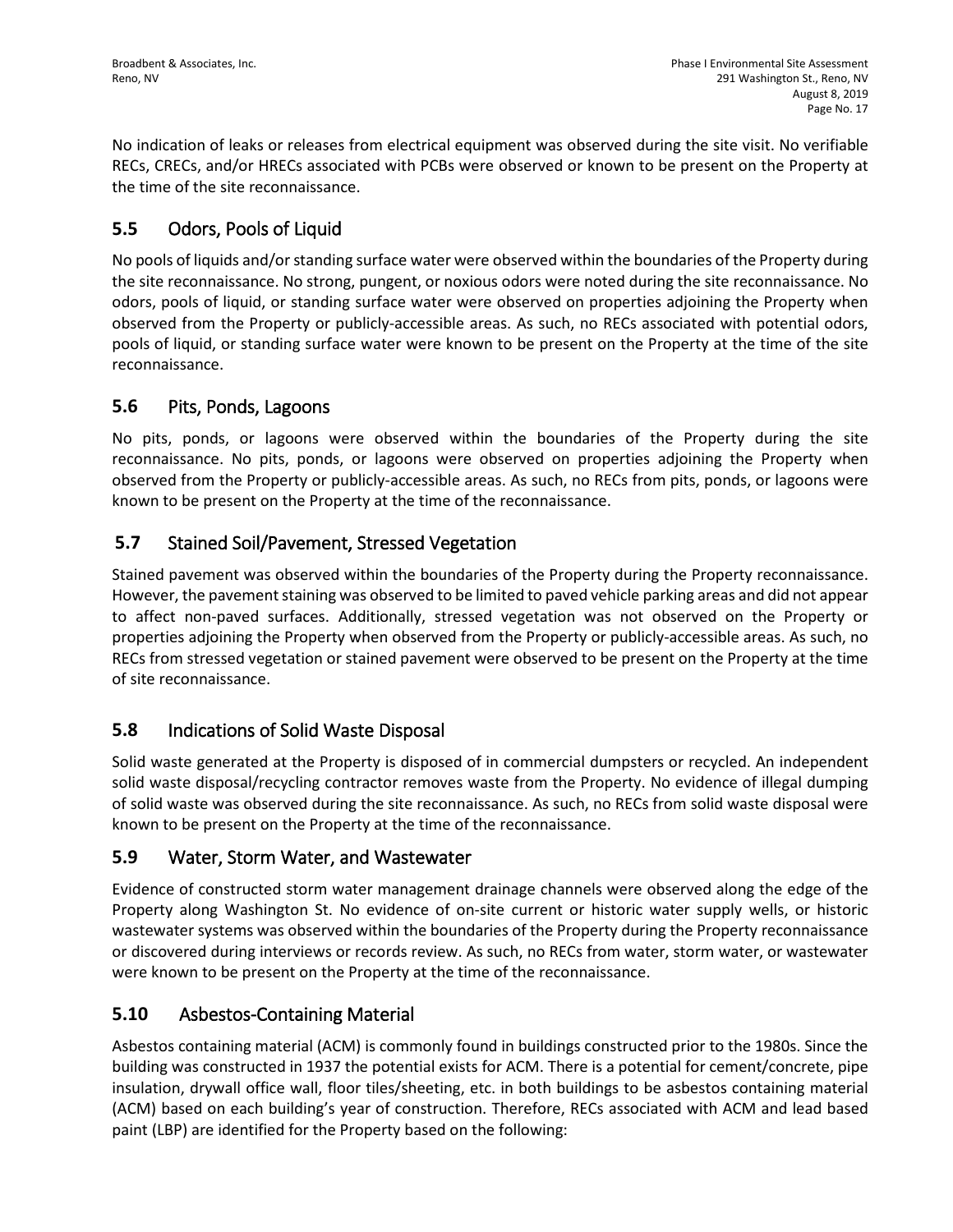- Potential for presence of ACMs;
- Unknown condition of structural materials potentially containing ACMs; and
- Undetermined future use or demolition of the existing structure on the Property.

For ACM, should renovation and/or demolition activities be undertaken, then it is recommended that an Asbestos Demolition/Renovation Survey be completed and that all ACM that will be impacted by the demolition and/or renovation be properly abated to comply with federal and state regulations.

#### **5.11** Lead-Based Paint

Lead based paint (LBP) is a hazard in residential properties constructed prior to 1978. Since the existing building was constructed in 1937 the potential for LBP exists. Subsequently, RECs associated with LBP are identified for the Property based on the following:

- Potential for presence of LBP;
- Unknown condition of structural materials potentially containing LBP; and
- Undetermined future use of the existing structure on the Property

For LBP, it is recommended that any area to be disturbed be checked prior to disturbance to be in compliance with Nevada lead regulation requirements.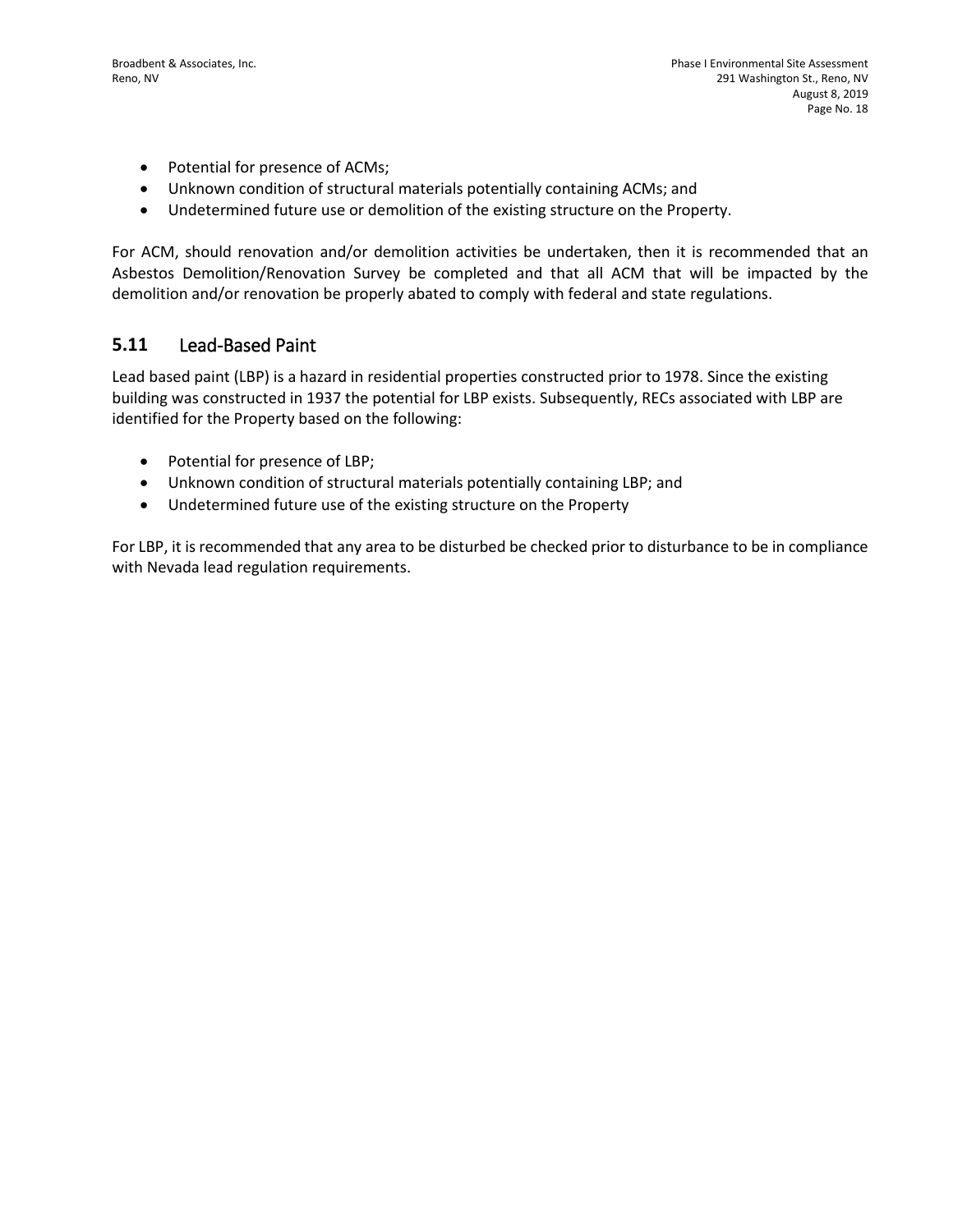## **Section 6: Interviews**

The following interviews were conducted in accordance with the requirements of ASTM E1527-13.

#### **6.1** Interviews with Past and Present Owners and Occupants

Interviews were conducted with the following individuals. User-Provided Information Questionnaires completed by the interviewees are provided in Appendix B.

| <b>Role</b>     | <b>Title</b>                   | <b>Name</b>           | Company      | <b>Method</b> | <b>Comments</b>                                                                                                                      |
|-----------------|--------------------------------|-----------------------|--------------|---------------|--------------------------------------------------------------------------------------------------------------------------------------|
| <b>ESA User</b> | Property<br>Agent              | Ms. Lori Miles        | City of Reno | Questionnaire | No known environmental<br>liens or contamination.                                                                                    |
| <b>ESA User</b> | Auto Repair<br>Shop<br>Manager | Mr. Gilberto Carrasco | NV ProTech   | Phone Call    | Waste Oil AST and other<br>liquid wastes are cleaned out<br>and disposed of on an<br>approximate monthly basis<br>by Reno Drain Oil. |

A spreadsheet provided by the City of Reno indicates the Property has a recommendation for a "Future on the hook letter." The City of Reno and NDEP were contacted regarding the definition of this term. No further explanation/information of this term was provided by the City of Reno or NDEP. The spreadsheet is provided in Appendix B.

No RECs, CRECs, and/or HRECs were noted relative to the Property based on review of information gathered via interviews.

## **6.2** Interviews with State and/or Local Government Officials

The Washoe County Assessor's office was contacted. Documents reviewed at the Washoe County Assessor's online Property Assessment Database included a parcel map and supplemental site information. The structure on the Property was built in 1937 and consists of 5,688 square feet. The total Property is 0.42 acres. The owner of the property is listed as City of Reno. The APN of the site is identified as 011-640-06. The land use is listed as "General Industrial." The building currently serves as an auto-body repair garage occupied by Reno Pro-Tech Automotive.

Broadbent contacted the Nevada Division of Environmental Protection (NDEP) and Washoe County Health Department (WCHD) with regard to reported environmental issues at the Property. No environmental records were found in regard to the subject Property. Email confirmation from WCHD is provided in Appendix B.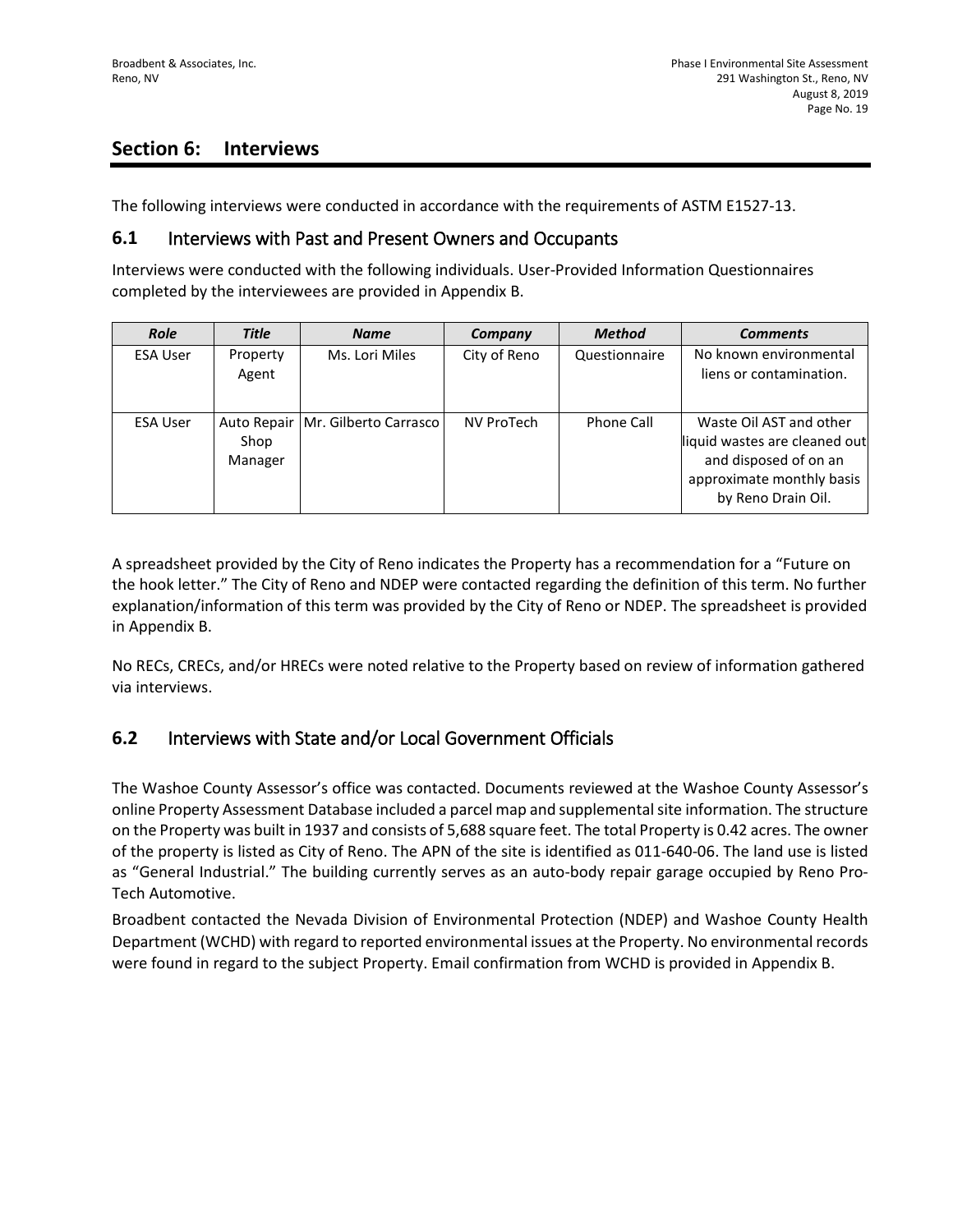## **Section 7: Data Gaps**

A data failure is failure to achieve the historical research objectives of ASTM E1527-13. A data gap is the incompleteness in activities required in this practice. The following data gaps occurred during conduct of this ESA: Recorded land title records were not provided by the client and County and City development records were not reviewed for the Property.

Based on the experience and good faith efforts of the environmental professionals responsible for conducting and reviewing this ESA, the above data gaps do not constitute a data failure and are not significant enough to affect identification of recognized environmental conditions on the Property.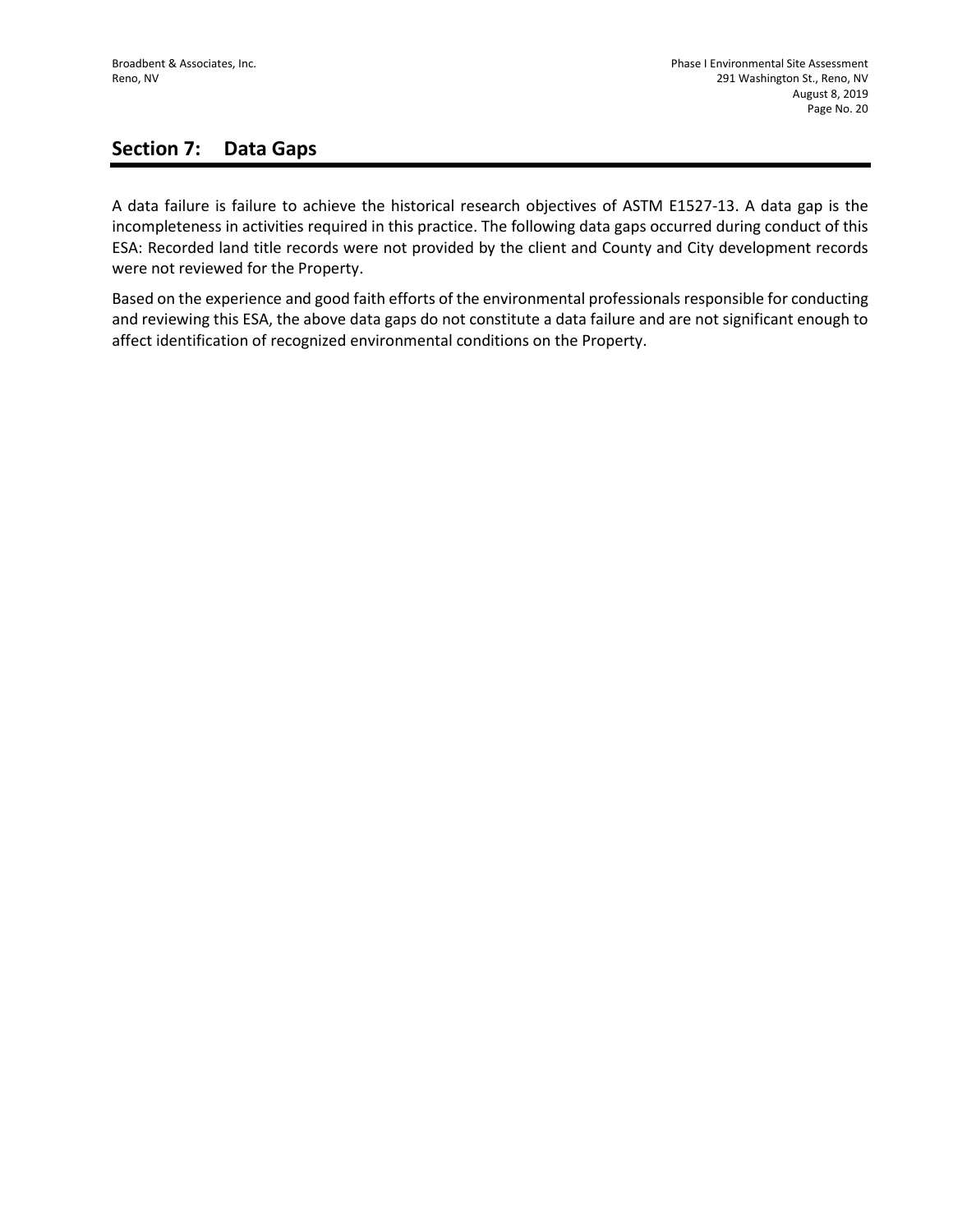## **Section 8: Findings**

Findings of the ESA have been discussed throughout the body of this report and are tabulated below.

| <b>Report Section</b> |                                            | <b>REC</b><br>(Y/N) | <b>CREC</b><br>(Y/N) | <b>HREC</b><br>(Y/N) | <b>De Minimis</b><br><b>Conditions</b><br>(Y/N) | <b>Comments</b>                                                                                                               |
|-----------------------|--------------------------------------------|---------------------|----------------------|----------------------|-------------------------------------------------|-------------------------------------------------------------------------------------------------------------------------------|
| $\mathbf{2}$          | <b>Site Description</b>                    | Υ                   | N                    | N                    | N                                               | <b>Auto Repair Garage</b><br><b>RECs associated with ACM and LBP</b>                                                          |
| 3                     | <b>User-Provided</b><br><b>Information</b> | N                   | N                    | N                    | N                                               | <b>None</b>                                                                                                                   |
| 4                     | <b>Records Review</b>                      | N                   | N                    | N                    | N                                               | <b>None</b>                                                                                                                   |
| 5                     | <b>Site</b><br>Reconnaissance              | Υ                   | N                    | N                    | Y                                               | De Minimis: Pavement staining related to<br>automobile parking and site operations<br><b>RECs associated with ACM and LBP</b> |
| 6                     | <b>Interviews</b>                          | N                   | N                    | N                    | N                                               | No known environmental contamination or<br>liens.                                                                             |

As indicated above, this assessment has revealed RECs in connection with the Property. RECs associated with ACM and LBP are identified for the Property based on the following:

- Age of the building and the potential for presence of ACMs and/or LBP;
- Unknown condition of structural materials potentially containing ACMs and/or LBP; and
- Undetermined future use of the existing structure on the Property.

For ACM, should renovation and/or demolition activities be undertaken, then it is recommended that an Asbestos Demolition/Renovation Survey be completed and that all ACM that will be impacted by the demolition and/or renovation be properly abated to comply with federal and state regulations.

For LBP, it is recommended that any area to be disturbed be checked prior to disturbance to be in compliance with Nevada lead regulation requirements.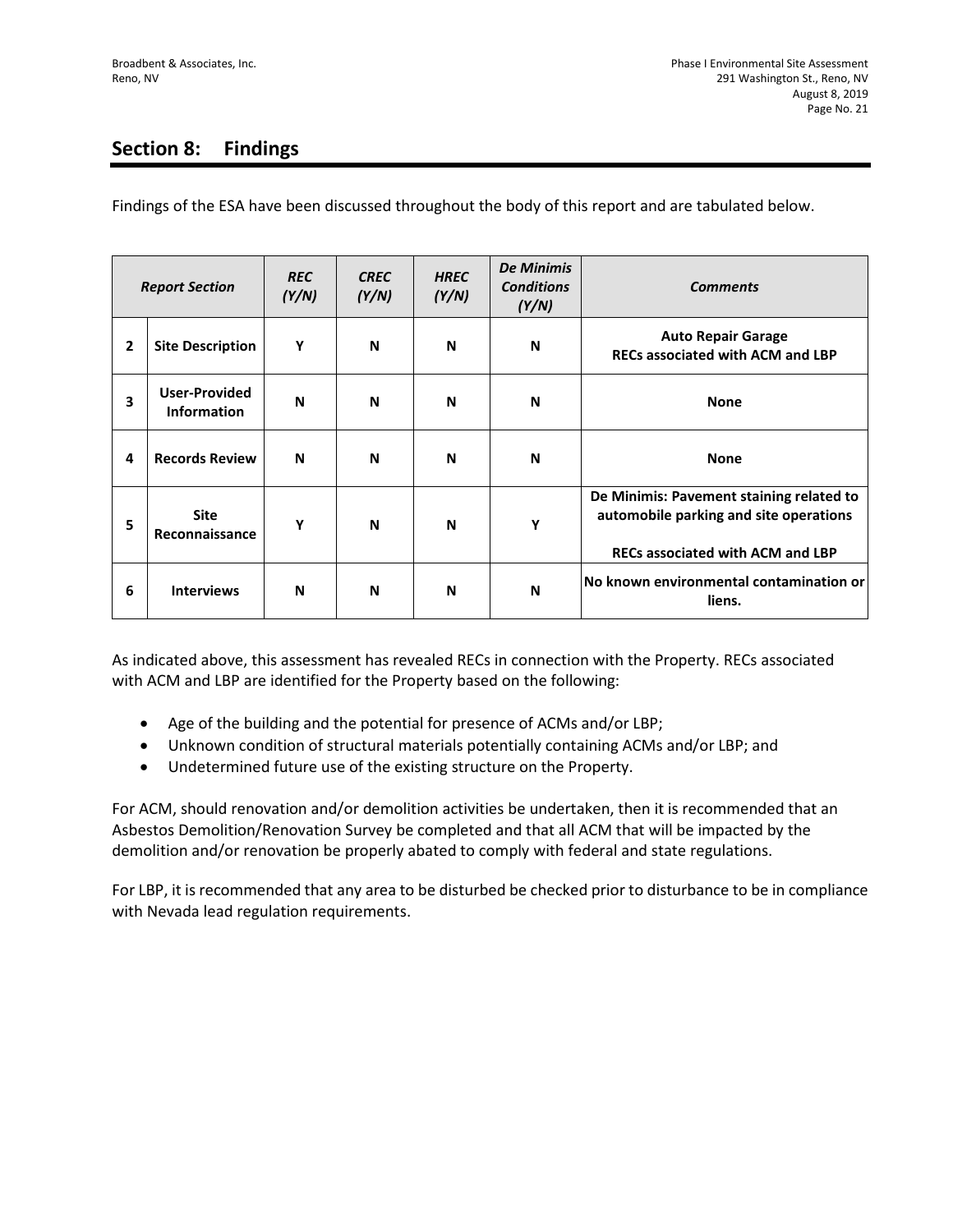## **Section 9: Conclusion**

Broadbent has conducted this ESA in conformance with the scope and limitations of ASTM Practice E1527-13 for the Property located at 291 Washington St., Reno, NV. Exceptions to, or deviations from, this practice are described in Section 1.4 of this report.

This assessment has revealed recognized environmental conditions in connection with the Property. RECs associated with ACM and LBP are identified for the Property based on the following:

- Age of the building and the potential for presence of ACMs and/or LBP;
- Unknown condition of structural materials potentially containing ACMs and/or LBP; and
- Undetermined future use of the existing structure on the Property.

For ACM, should renovation and/or demolition activities be undertaken, then it is recommended that an Asbestos Demolition/Renovation Survey be completed and that all ACM that will be impacted by the demolition and/or renovation be properly abated to comply with federal and state regulations.

For LBP, it is recommended that any area to be disturbed be checked prior to disturbance to be in compliance with Nevada lead regulation requirements.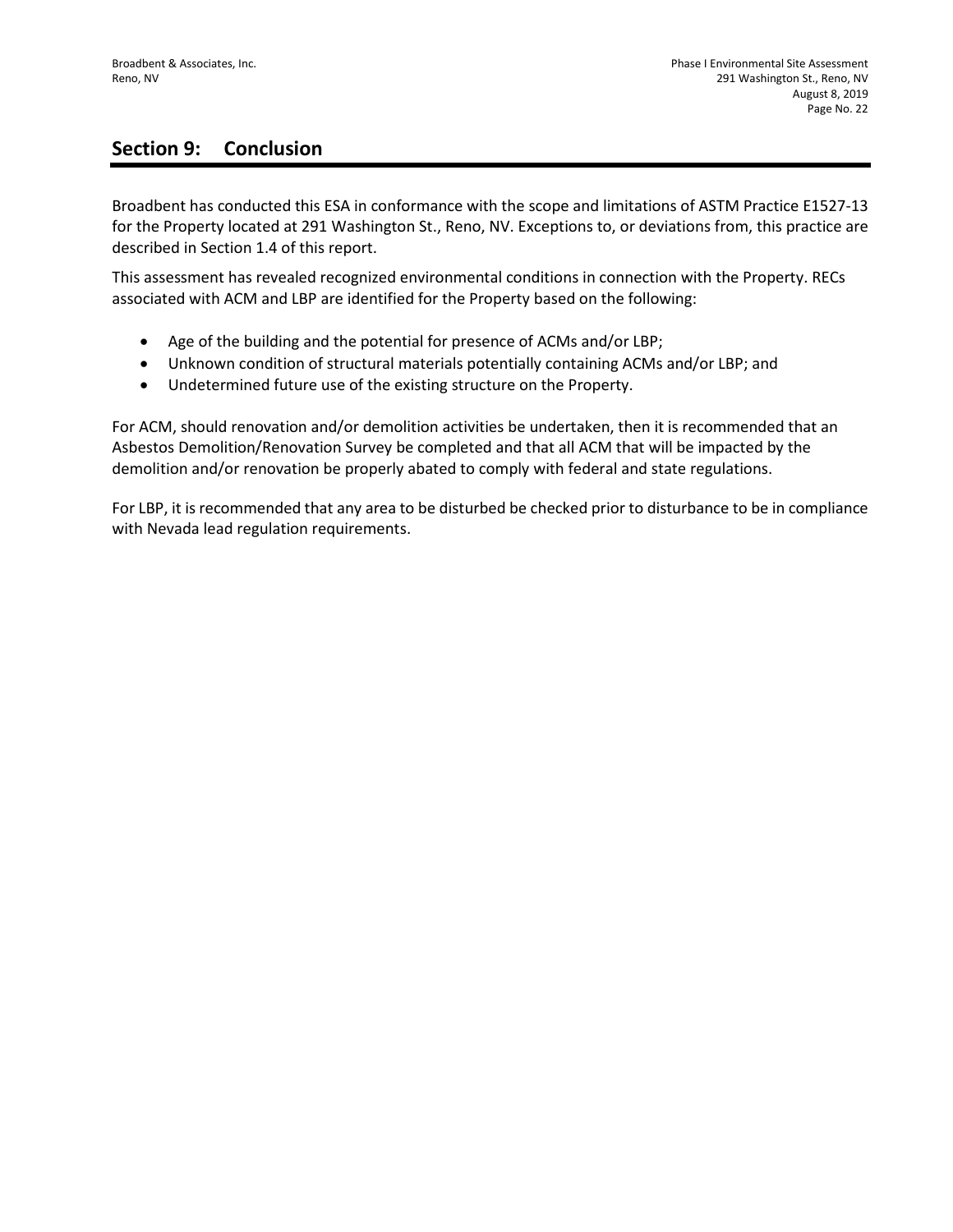## **Section 10: Limitations & Exceptions of Assessment**

Broadbent prepared this report for the exclusive use of NDEP and the City of Reno. This ESA is based on review of the site description, User-provided information, readily ascertainable environmental records, and results of site reconnaissance and interviews. This ESA was conducted in accordance with generally accepted environmental practices and procedures, as of the date of the report. Reputable environmental professionals practicing in this or similar localities conducted the services employing a degree of care and skill ordinarily exercised under similar circumstances. Findings and conclusions were made using methodologies employed per ASTM International Practice E1527-13 described by ASTM International as representing good commercial and customary practice for conducting an ESA of a property for the purpose of identifying RECs. No other warranties are implied or expressed.

No environmental sampling and associated analyses were undertaken for this ESA report. It is possible that variations in conditions could exist beyond points explored in this investigation.

This report represents professional opinion and judgment, which are dependent upon information obtained during the performance of consulting services. Environmental conditions may exist at the Property that cannot be identified. Conclusions are based, in part, on information supplied by others, the accuracy or sufficiency of which may not be independently reviewed. No investigation can be thorough enough to exclude the presence of hazardous materials at a given site; therefore, if no hazardous materials are identified during an assessment, such a finding should not be construed as a guarantee of the absence of such materials on a property, but rather the results of services conducted within project scope, cost, and other real limitations.

Opinions presented apply to conditions existing at the time services were conducted. Broadbent is unable to report on, or accurately predict events that may impact the Property following performance of the described services, whether occurring naturally or caused by the actions of others. Broadbent assumes no responsibility for conditions it is not authorized to investigate or conditions not generally recognized as environmentally unacceptable at the time services are conducted. Broadbent is not responsible for change in applicable environmental standards, practices, laws, or regulations following performance of services.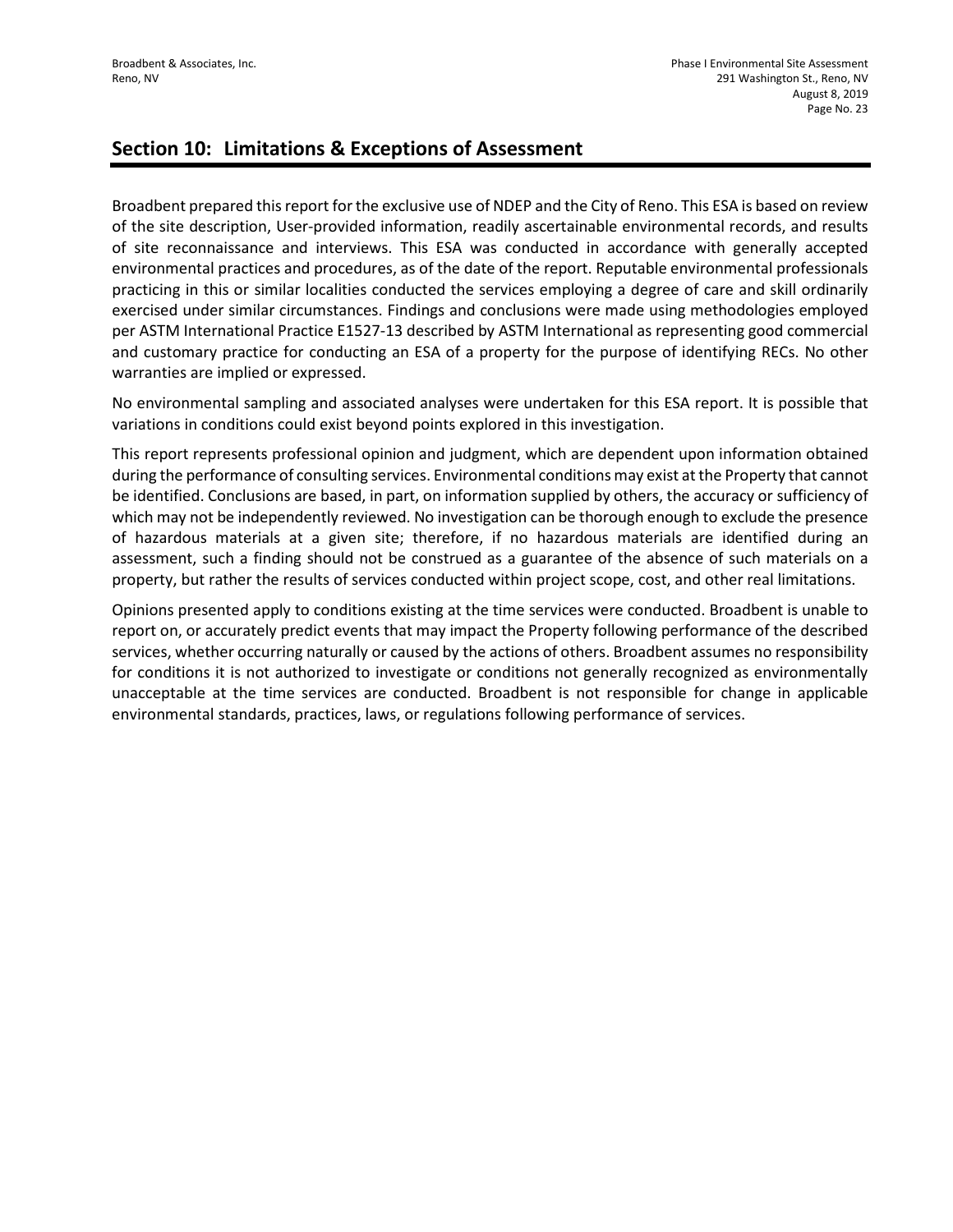## **Section 11: Certification Statement & Signatures**

As required by 40 CFR Part 312.21(d), I declare that, to the best of my professional knowledge and belief, I meet the definition of an Environmental Professional as defined in §312.10 of this part. I have the specific qualifications based on education, training, and experience to assess a property of the nature, history, and setting of the subject Property. I have developed and conducted the all appropriate inquiries in conformance with the standards and practices set forth in 40 CFR Part 312. My qualifications as an Environmental Professional are presented within Appendix G.

#### **BROADBENT & ASSOCIATES, INC.**

Signature:

But 199

|              | Name: Brandon Reiff     |
|--------------|-------------------------|
|              | Title: Senior Geologist |
|              | Date: August 8, 2019    |
|              | Registration No.: 2300  |
| State of: NV |                         |